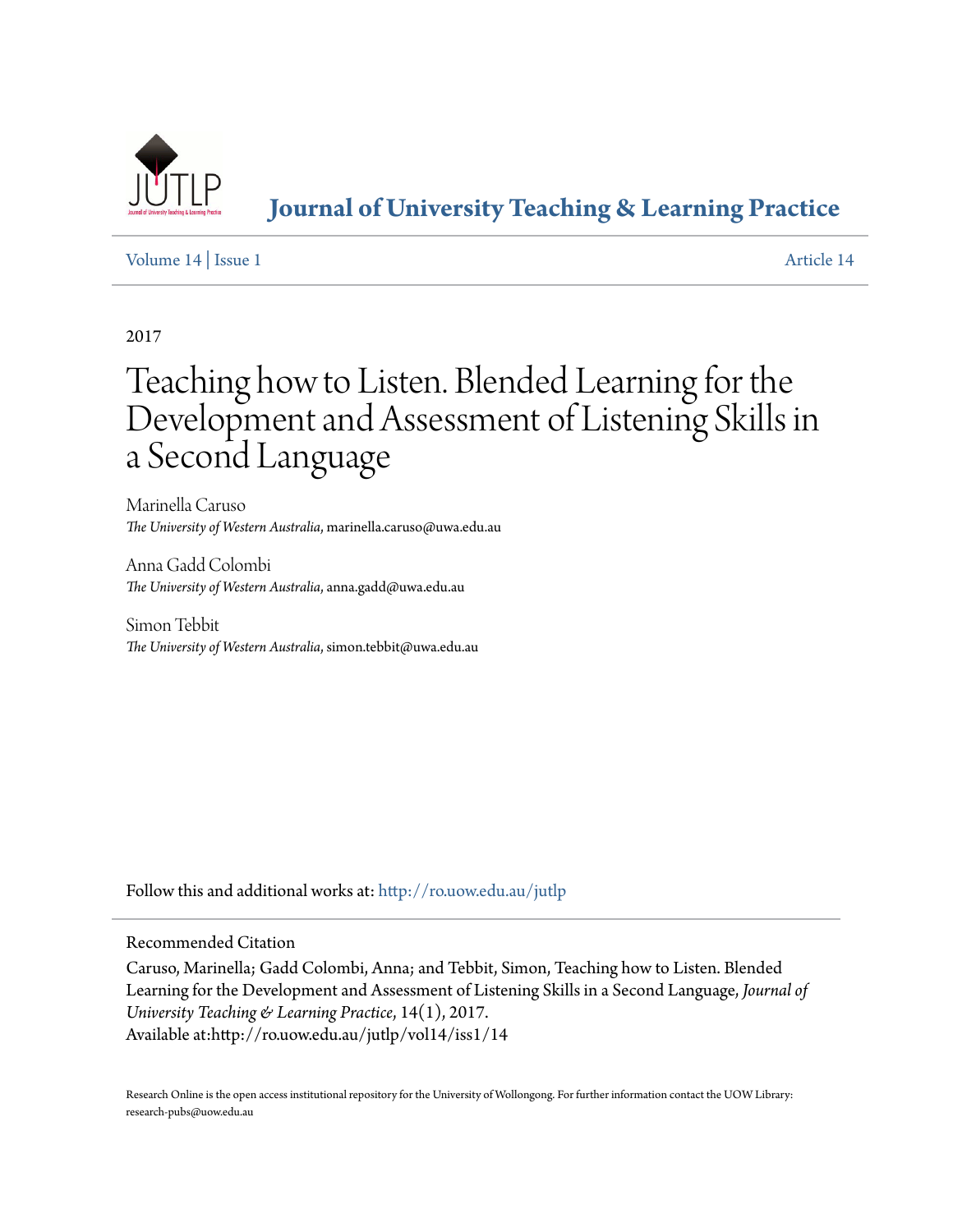## Teaching how to Listen. Blended Learning for the Development and Assessment of Listening Skills in a Second Language

## **Abstract**

This paper discusses the integration and effectiveness of blended learning for the development and assessment of listening skills in a second language. The development of oral abilities (listening and speaking) is one of the most challenging and neglected aspects of second language learning (Vandergrift & Goh 2012, Graham & Santos 2015). Listening comprehension work in particular is crucial in the early stages of second language acquisition, and, therefore, for *ab-initio* language students, for whom processing and decoding auditory input can be very challenging. In 2014 a set of online listening quizzes was created and integrated into two *ab-initio* Italian courses. The aim was to offer engaging, flexible listening comprehension practice and assessment, which would extend the students' learning experience, stimulate their learning motivation and allow for a better use of face-to-face teaching in the classroom environment. Having conceptualised listening as a process rather than a product we designed tasks to teach learners how to listen, rather than merely test their comprehension. The validity of the quizzes as a means for the development of listening skills and as a tool for formative and summative assessment was subjected to systematic analysis via an online student survey. The large amount of data collected reveals that the quizzes were a key element in the development of listening skills and the delivery mode did not only meet the students' learning needs but it was clearly preferred to inclass assessment.

#### **Keywords**

Blended learning, Formative assessment, Second language acquisition, Computer-assisted language learning, Listening

#### **Cover Page Footnote**

An earlier version of this paper was presented at the Teaching and Learning Forum 2015, This project was supported by a UWA Improving Students Learning Grant (now Education Futures Grant) obtained in 2014.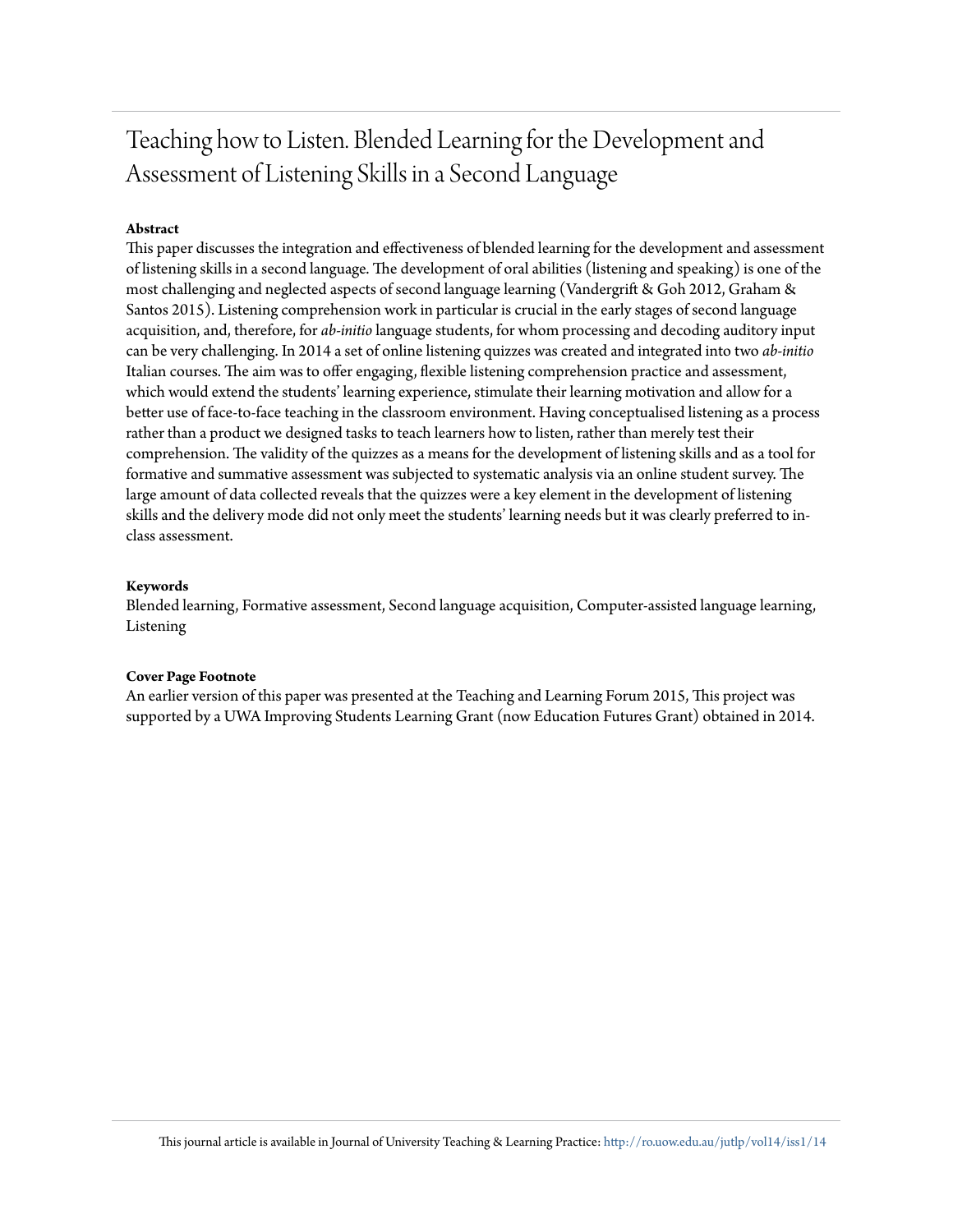## **Introduction**

This article brings to the fore the need to reconceptualise the teaching and assessment of listeningcomprehension (LC) skills in second-language acquisition, in a context of demand for moreefficient teaching practices and more online engagement. The research undertaken for this project involved the creation and evaluation of online LC quizzes for two different courses of Italian taught at the University of Western Australia. To understand the rationale of this investigation, it is necessary to begin by presenting the institutional context in which it took place.

The University of Western Australia is located in urban Perth and is a research-intensive university. It is part of the Australian "Group of Eight", Australia's eight leading research universities. In 2012 the University of Western Australia introduced a restructuring of undergraduate degrees known as New Courses. Under these changes students are required to take at least four subjects providing knowledge beyond their chosen field of specialisation and offered in a different faculty to their own. For example, a student studying a Bachelor of Commerce may take four courses from the Faculty of Arts. This new structure resulted in unprecedented levels of enrolments in language subjects. Unlike previous years, when students studying languages mainly came from the Faculty of Arts, they now come from all faculties across the university, bringing different needs and learning styles.<sup>1</sup>

The boosting of blended learning through the integration of online listening quizzes was therefore an important way to help us meet two main challenges. First, we wanted to help maintain the growth in enrolments by offering students engaging, flexible LC practice. Within the field of second-language acquisition (SLA), the development of oral abilities (listening and speaking) is one of the most challenging and neglected aspects (Vandergrift & Goh 2012; Graham & Santos 2015). LC was targeted because of its impact on success in language learning: "In particular, the use of listening strategies can make authentic texts more accessible in the early stages of learning a language, so that the process becomes more relevant and interesting for the learners" (Vandergrift 1999, p. 174). Second, our project was an attempt to increase efficiency in assessment; this would take place outside of the classroom, allowing for a better use of face-to-face teaching in the classroom environment. Since little attention has been devoted to university students' perception of online listening, particularly in Italian L2, our research also aims to address a gap in the literature.

This article is structured as follows: Section 2 reviews some relevant issues in LC research and pedagogy, which provided the theoretical background for our investigation. Section 3 describes the project and exemplifies some of the materials developed. This is followed by the project evaluation (Section 4), and the data discussion (Section 5). Conclusions are drawn in the last section.

## **2. Listening-comprehension pedagogy**

l

Our research stems from the most recent discoveries in LC, which show that it is "a key component of language acquisition and an important foundation for success in language... programs" (Vandergrift & Baker 2015, p. 391). Particularly, we conceptualised listening as a *process* rather than a product (Graham & Santos 2015), and we attempted to teach learners strategies on how to listen, rather than merely test their comprehension (Thompson & Rubin 1996). Krashen understood

1

<sup>&</sup>lt;sup>1</sup> These changes have been documented extensively for Italian in Caruso and Brown (2015), and for all languages in Brown and Caruso (2016).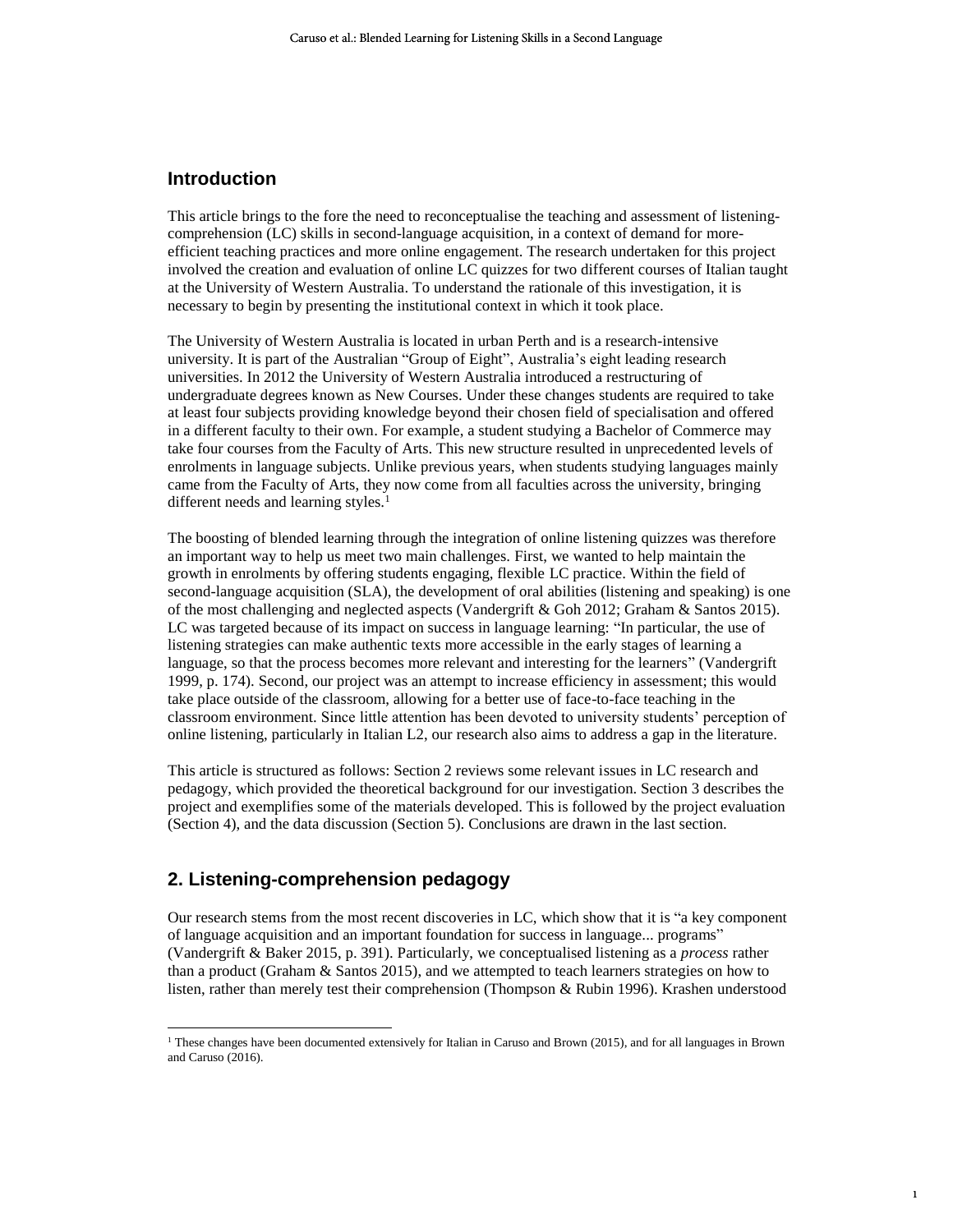LC's important role in foreign-language acquisition early on in the history of research on SLA. Following his first claims that "comprehension may be at the heart of the language acquisition process" (Krashen 1981, p. 102), he went on to demonstrate that it is precisely in the moment when we comprehend that we begin to learn. In other words, we learn through comprehending: "we acquire language when we understand messages" (Krashen 2013, p. 3).

Despite Krashen's early discoveries, listening has long been treated as the "Cinderella of communication strategies" (Vandergrift 1997, p. 494) or "of the four macro-skills" (Flowerdew & Miller 2005, p. xi), and there is still little research devoted to the study of LC and the development of the skill of listening in a second language (Field 2012). Absalom and Rizzi (2008, p. 56) note a "lack of research which explores the effects of research online listening may have on L2 proficiency'. As a consequence, a gap has developed "between theoretical development in listening research and materials for listening pedagogy" (Graham & Santos 2015, p. 96), with repercussions for the learners, who are not instructed efficiently on how to approach listening.

One of the main problems is that listening comprehension has long been focused solely on testing students' ability to listen to and comprehend audio tracks: "Too often teachers only use listening activities to test the listening abilities of their students, which leads to anxiety and apprehension. This is not a context favourable to the acquisition of useful listening strategies" (Vandergrift 1999, p. 174). Earlier discussions on LC were focused on the classification and grading of listening tasks in terms of difficulty (Fish 1981; Nunan 1989; Richards 1983; Ur 1984). Furthermore, the "perception of difficulty resided in the difficulty of the material used as the content for the comprehension activities, and was borrowed from readability measures for written texts" (Hoven 1999, p. 88). While listening and reading share receptive language processing, listening needs to be studied independently from reading (Vandergrift & Baker 2015, p. 392).

Hoven (1999, p. 3) emphasises how, "as changes in the focus of language teaching and learning have moved from content- or teacher-centred to more learner or learning-centred approaches, the focus in listening comprehension has also shifted". More importance is now given to listening in the learning of a foreign language, as demonstrated by recent studies (e.g. Graham & Santos 2015; Lee & Lee 2012), and to the social and cultural impact listening can have on students.

Lieske's (2007) contributions are particularly relevant for selecting audio texts and designing tasks. Lieske identifies five elements of effective listening materials: content validity, purposefulness and transferability, retrieval of information from long-term memory, teaching new listening skills and authenticity. With respect to transferability, she notes that

an activity that asks the listener to count the number of times s/he hears the word *go* lacks transferability and purposefulness because at the content level it does not reflect normal, natural behaviour. In addition, the type of information that the learner must provide (i.e., the outcome of the task) is not necessary to accomplish a listening task in the real world. Finally, while this activity may develop the ability to perform well on classroom tests, it does not help the learner master the listening skills that are required to have real-world conversations (Lieske 2007, p. 41).

Richards (1983, p. 171) cautions against focusing on the "retrieval of information from long-term memory rather than on the processing activities themselves". If the listener is asked to recall information after the listening passage is over, the focus is on memory instead of comprehension. In addition, question-oriented instruction, such as listening activities that use true-false questions and follow-up vocabulary exercises, does not require the learner to use the language functionally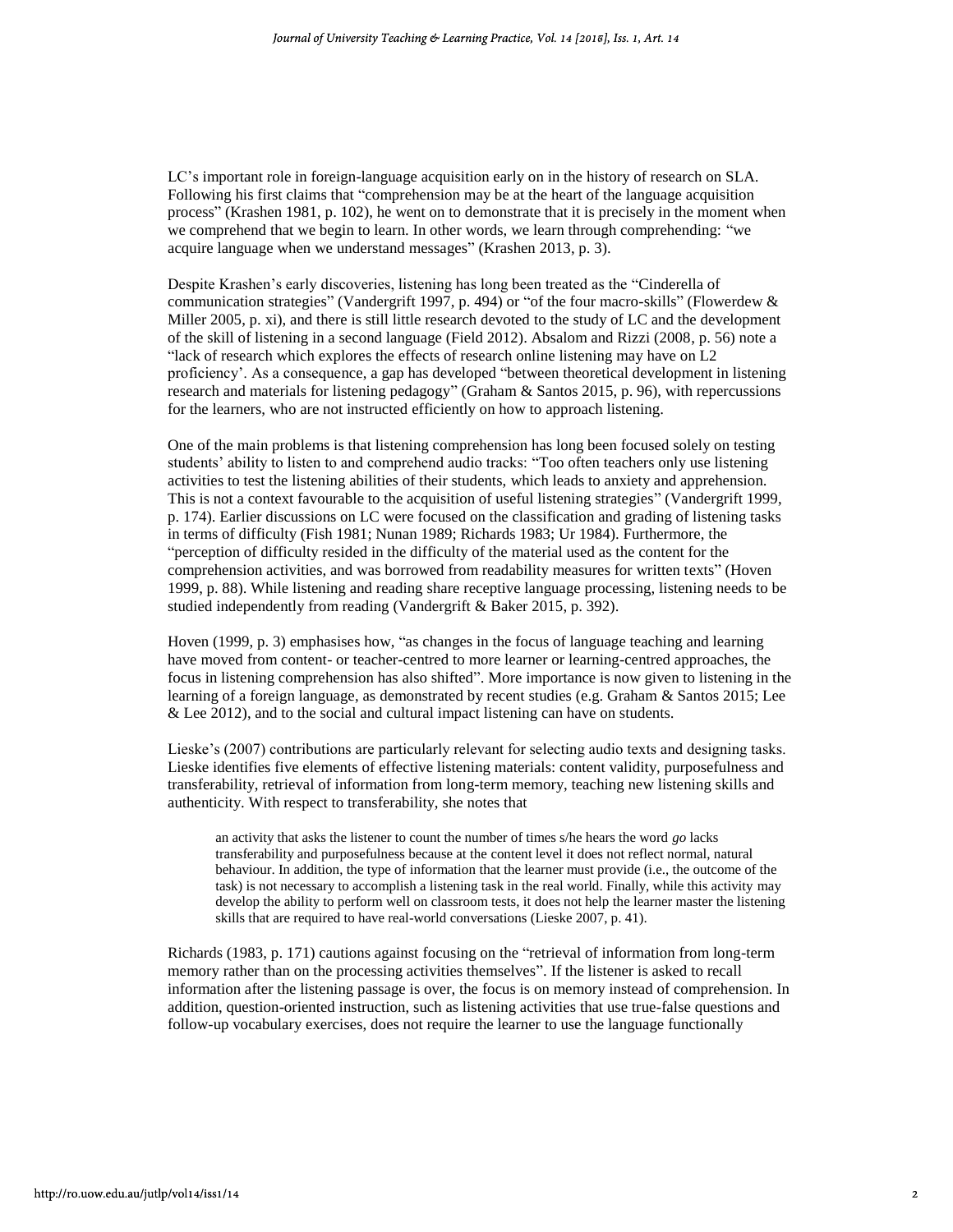(Morley 1991). Similarly, Lieske emphasises that the LC activity needs to teach students "skills that enable them to listen in real-world contexts" (Lieske 2007, p. 42).

Authenticity is the last element listed by Lieske when designing LC. It is essential for transferability to the real world (Porter & Roberts 1987); unauthentic dialogues do not prepare learners for realistic communicative events. Artificially slow dialogues lack real-world lexis, avoid reduced forms and have no hesitations or rephrasing. As a consequence, they may be too simplified and too easy for a learner to understand. Dialogues also lack authenticity when the speakers exaggerate their intonation, when there is unnatural repetition and when participants say equal amounts (Porter & Roberts 1987). In contrast, dialogues that have conversational overlap, background noise and attention signals (e.g., uh-huh, mmm) reflect real-life conversations, making them more authentic (Lieske 2007). Videos can also provide excellent authentic materials for LC.

Videos have long been used in the teaching of foreign languages, and particularly in the teaching and testing of LC. According to Wagner, this is due to the belief that "including the non-verbal components of a spoken text will be useful for listeners in comprehending the aural input" (Wagner 2010, p. 493). Communication occurs on different levels, through a multitude of codes that imply paralinguistic, extra-linguistic and proxemic elements. Audiovisuals are, thus, a pluridimensional reality that can be exploited on different syntactic levels in the foreign-language classroom (Forgacs et al. 2005, p. 173). Moreover, the use of audiovisual materials in the foreign-language classroom offers students direct contact with the culture represented on screen. Porta (2013, p. 90) emphasises the "inherent cultural value" that videos found online can have for language students, where culture is defined not as the "'big C' kinds of culture... complex, institutionalized and historically differentiated", but rather the "'little c' culture, the everyday, tangible, subjective, even routine aspects of L2 culture" (p. 93).

Assessment is now increasingly taking place online rather than in the classroom. Computer technology has provided an alternative learning space, a different delivery mode to that of the classroom. It provides for blended teaching and learning based on alternating online and offline activities and materials (Tomlinson & Whittaker 2013). Lee and Lee (2012) specifically addressed students' preferences for online versus offline listening activities in English as a second language at university level. They found that "an optimal design and the successful implementation of the blended learning model in listening instruction require the teacher to play a crucial role as a designer, a selector of effective activities, materials and multimedia tools, and a monitor who provides timely scaffolding" (p. 1). Our project also addresses such implications.

## **3. Project description**

Experimentation with listening quizzes in Italian courses started in semester 1 of 2014, when students from the *ab initio* stream were required to take three online quizzes to practise listening skills. These tasks were integrated into their course but did not count towards their final mark. Since the feedback received at the end of that semester was very positive, it was decided to design and critically evaluate a full set of listening quizzes that would serve as a tool for formative and summative assessment.<sup>2</sup> The criteria that were followed in the selection and integration of the materials to be designed were grounded in the research presented above:

- input quality

 $2$ <sup>2</sup> The project was supported by a UWA Improving Students Learning grant obtained in 2014.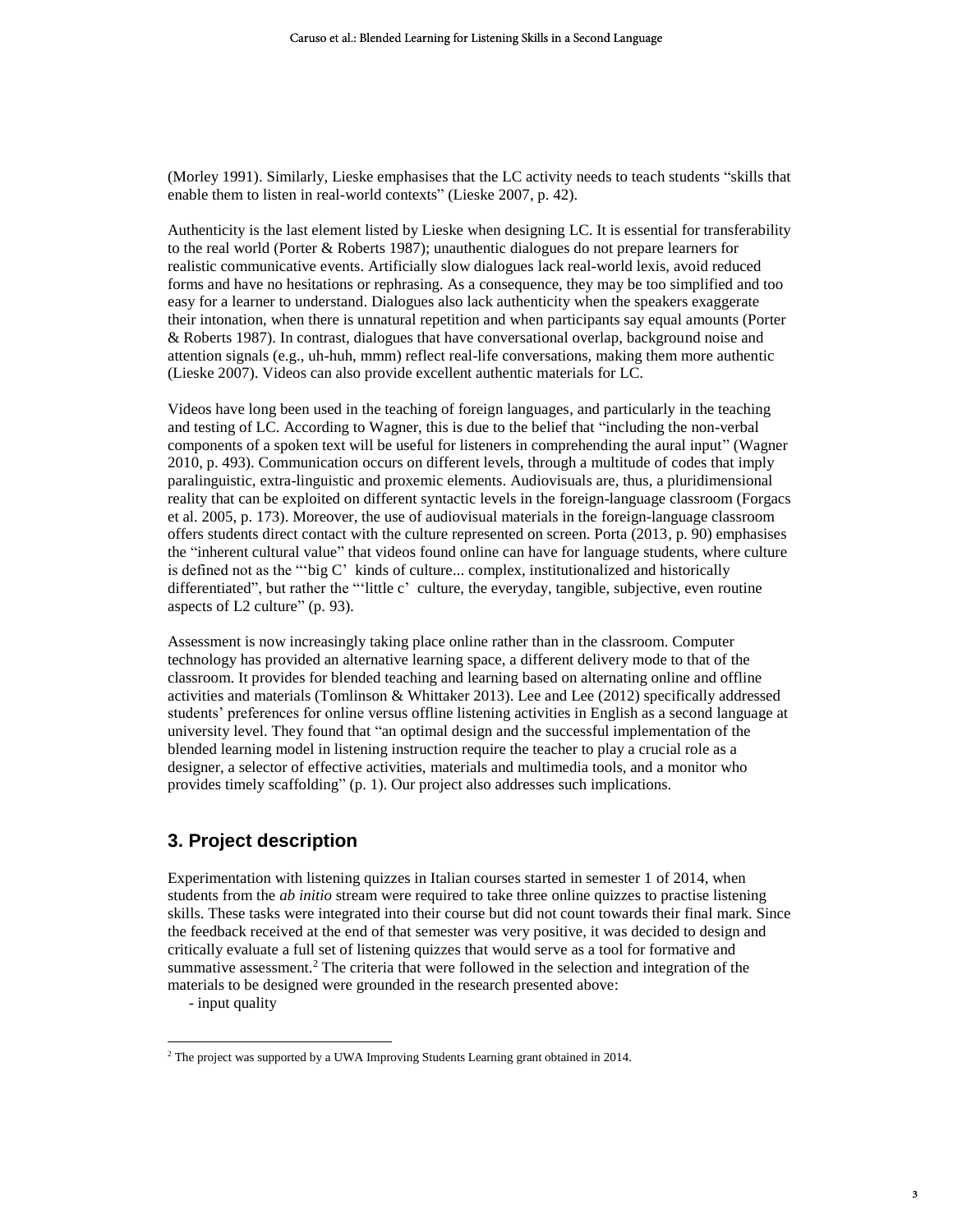- consistency with in-class activities/content
- progression.

The project was targeted to our two largest cohorts: the *ab initio* semester course ITAL1401 (118 students in semester 2 of 2014) and the semester course ITAL1402 (81 students in semester 2 of 2014).<sup>3</sup> A total of 33 quizzes were created between July and September 2014 based on audio and video tracks that satisfied the three main criteria above, and were "meant as continuous and repeating cycles of activities" (Green 2013, pp. 25-26) rather than stand-alone products. The quizzes included mainly multiple-choice questions, with the possibility of question preview, to encourage the activation of prior knowledge through key vocabulary. Chung (2002, quoted in Vandergrift 2007, p. 198) found that "multiple choice questions had a greater influence on listening success than open-ended questions".

Both audio tracks and audio-visuals were implemented in the program. The audio and video files (between two and four minutes long for the audio files, up to five minutes for the video files) were sourced amongst textbook materials or online (Youtube, www.edilingua.it, www.guerraedizioni.com). One of the videos was filmed by one of the authors of this article. Videos were used in the context of our project as an aid to listening comprehension, specifically when moving away from mere word- and sound-discrimination, when introducing more difficult, faster conversations, to ensure progression, and for our students to be exposed to Italian culture as well as the Italian language. The use of authentic, unscripted audio-visuals in our project provided "direct contact not only with the language, but also with the culture represented on the screen" (Forgacs et al. 2005, p. 173), and the learning-management system platform became the environment for a cross-cultural encounter. The pluridimensionality of the audio-visual message emphasised by Forgacs et al. was thus exploited on different didactic levels.

Students accessed the quizzes via their learning-management system page, based on Moodle. The University of Western Australia Multimedia Centre team provided technical advice and support on the interface between sound files and quizzes. It was decided to incorporate 10 assessable quizzes in each of the two courses: one quiz per week from week 3 to week 12 (a one-semester subject consists of 13 weeks). Altogether they counted 6% towards the total assessment for the course. For the first eight quizzes (specifically designed for formative assessment), students could listen to the track and attempt the quiz as many times as they wanted, to encourage the planning and verification stages of Vandergrift's (1999) pedagogical cycle. Students had total control over the audio tracks, which they could pause and play as necessary. The audio files were made available at the start of the week, with the quiz, but while the audio files were accessible up until the end of the course, the quiz closed at the end of the week. These eight quizzes were weighted 3% in total. For the last two quizzes, students could only listen to the audio track twice, in non-stop listening mode. They only had two attempts at the quiz (with the final mark set as the highest mark), and had a time limit to complete the task. <sup>4</sup> These two final quizzes were worth the remaining 3%. At the same time, students were also expected to complete one extra listening quiz per week, which did not count towards the assessment but was aimed at offering formative feedback.<sup>5</sup> Quizzes provided students

<sup>&</sup>lt;sup>3</sup> In these courses successful students achieve, respectively, Level A1 and Level A2 of the European Framework of Reference for Languages.

<sup>4</sup> ITAL1401 two final quizzes had a time limit of eight minutes. ITAL1402 quizzes had time limits of nine and 17 minutes respectively.

<sup>&</sup>lt;sup>5</sup> Besides the listening quizzes, weighted 6% of the final mark, the other assessment items for both ITAL1401 and ITAL1402 were: four in-class tests (24%), three online activities (10%), role-play (video-recorded and uploaded to YouTube. 10%), participation (15%) and written examination (35%).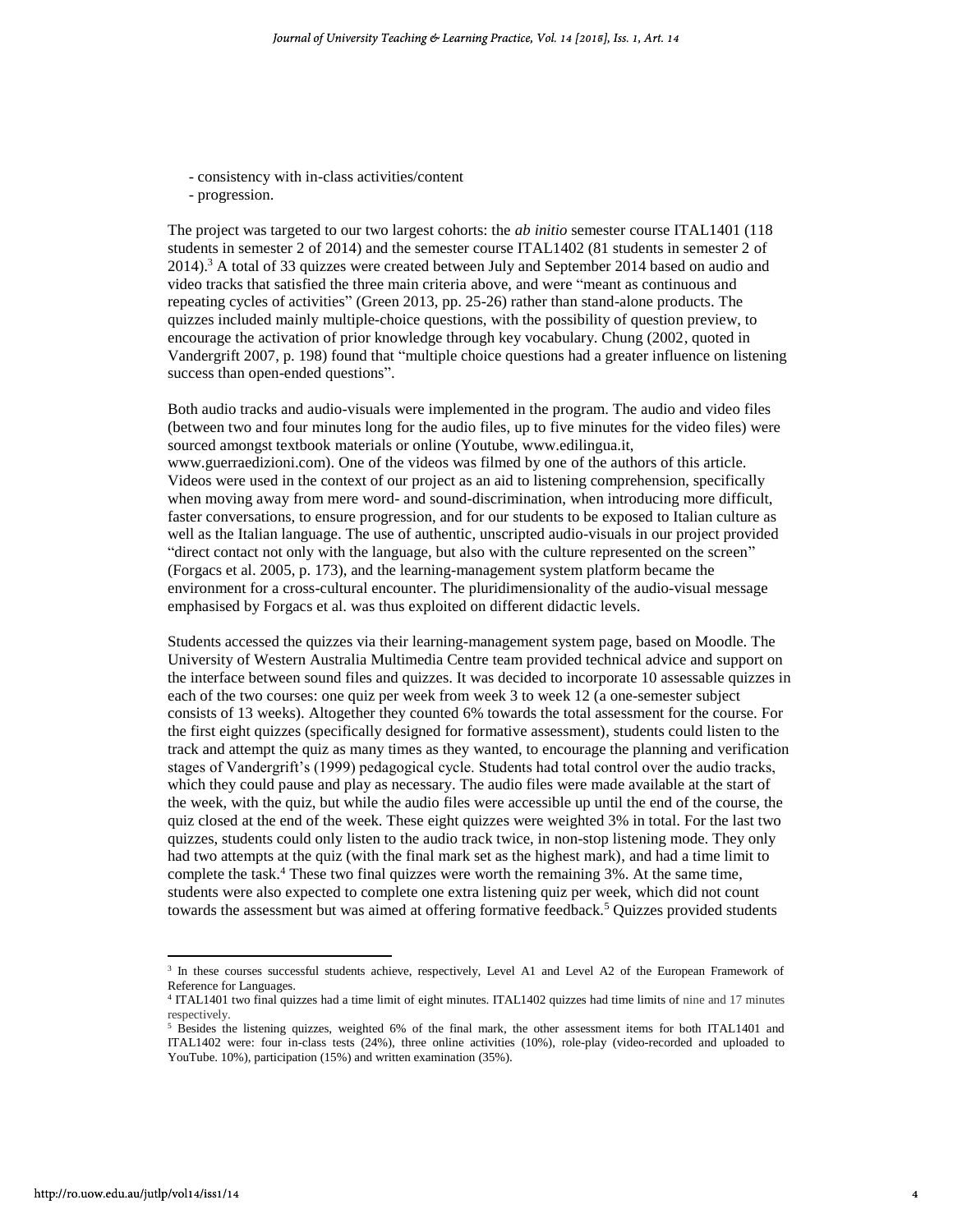with immediate final scores and included, in different degrees, explicit feedback in the incorrectanswer field, to guide students with the listening process<sup>6</sup>.

The section that follows addresses and illustrates the progression of the quizzes. The first quizzes created for ITAL1401 were aimed at practising mainly bottom-up aspects of listening, such as sound and word discrimination. The audio tracks were based on content that had been covered in class, and were fairly simple, while still displaying the characteristics of real-life conversation. Figure 1 illustrates the type of questions created for these early quizzes.



Figure 1. Excerpt of transcript and quiz question. Focus on word recognition *A: Your name? B: Mariano Lopez – A: Lopez? How do you spell it? B: L O P E Z – A: Good, where are you from Mr Lopez? B: I'm Spanish, from Barcelona* Question 1. Where is Mr Lopez from? Select one: a) He's Spanish, from Madrid; b) He's Spanish, from Barcelona; d) He's Spanish, from Tarragona

From tasks based on sound and word discrimination/recognition, students progressed to complete quizzes that used tracks with "extension" content: vocabulary or structures extending topics covered in class, or requiring decoding and/or inferencing. This was aimed at emphasising comprehension. Videos were also used as listening texts, particularly to support authenticity and, following Field (2008), to introduce variety in the range of tasks. The paralinguistic features of videos (kinesics, proxemics, prosody) allowed us to offer students fast-paced conversations that reflected real-life communication. From week 7 (midway through the course), the focus of the tasks was significantly more on comprehension and inference rather than recognition, as shown in Figure 2:

| Che gelato vuole?<br>Le faccio subito il caffè. | Question 5<br>Not yet answered<br>Marked out of 2.00<br>Flag question<br>Edit question | Secondo te, i due personaggi:<br>Select one:<br>a. sono amici<br>b. si conoscono abbastanza bene<br>C. non si conoscono molto bene |  |
|-------------------------------------------------|----------------------------------------------------------------------------------------|------------------------------------------------------------------------------------------------------------------------------------|--|
|-------------------------------------------------|----------------------------------------------------------------------------------------|------------------------------------------------------------------------------------------------------------------------------------|--|

Figure 2. Excerpt of transcript and quiz question 5. Drawing on prior knowledge *What ice-cream would you like, Sir? I will make your coffee immediately, Sir. Do you think the two characters: a) are friends; b) know each other fairly well; c) do not know each other very well?*

This example shows that students had to identify the formal form of address in Italian, which is encoded in the verb ending (*vuole*, "you want", formal) and the pronoun (*Le*, "to you", formal), to be able to determine whether the interlocutors were friends or acquaintances. This reflects the idea

<sup>6</sup> For example, where the correct answer was "è spagnolo, di Barcellona" (he is Spanish, from Barcelona), but the student selected "è spagnolo, di Tarragona", the feedback for the incorrect answer was, "Listen again – the name of the city ends in -*ona*, but is not Tarragona."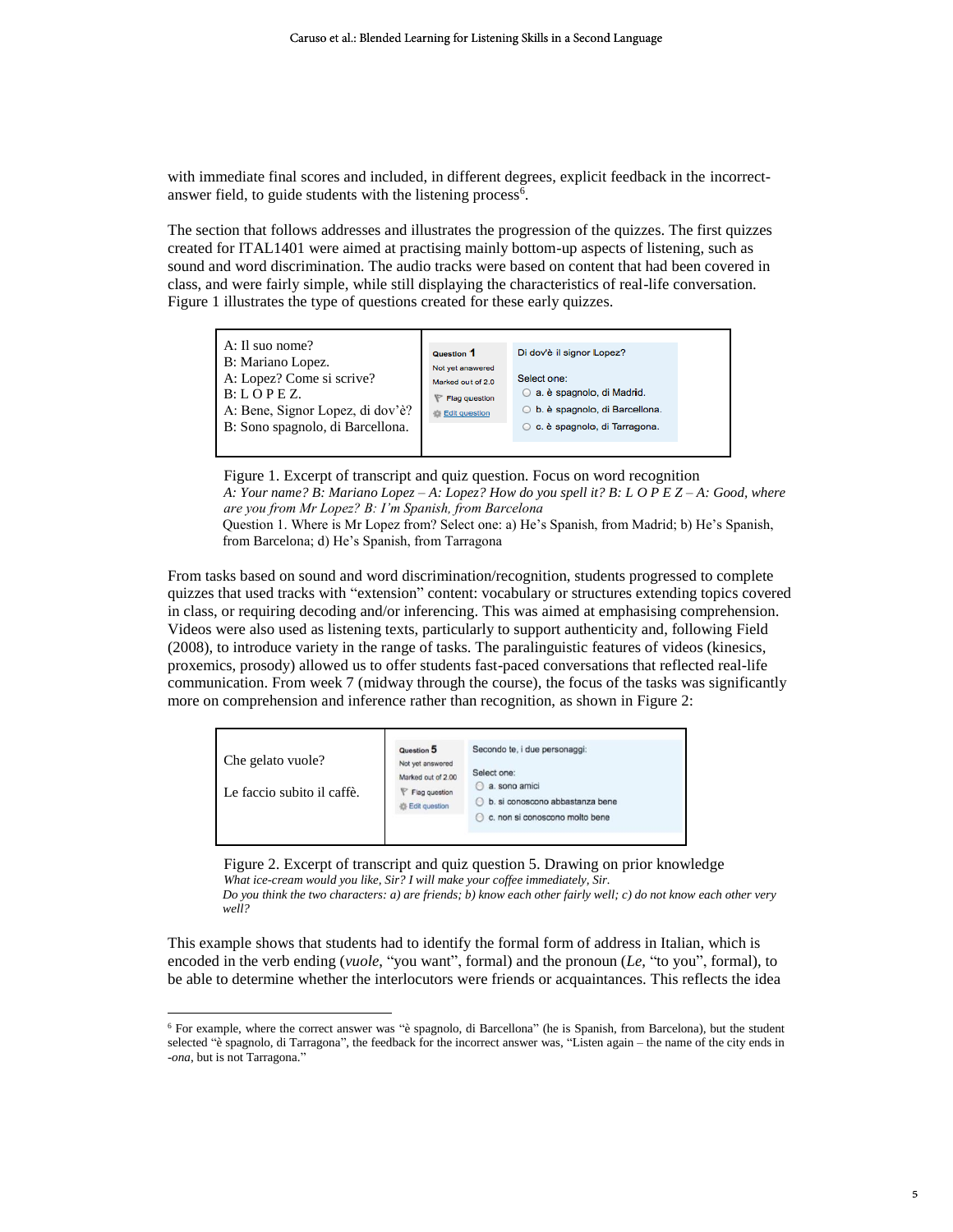that "listening involves attending to contextual features such as the setting (where the listening event occurs), the people involved and their relationship, the purpose of the listening event, its degree of formality" (Graham & Santos 2015, p. 13).

Finally, in week 10, we introduced authentic unscripted videos, such as one filmed by one of the authors in Italy, featuring a customer ordering food at a café. Together with the features listed above, these videos represented an extra challenge for our students, as the speakers used their own regional accents and their authentic speaking pace. By watching and listening to these videos, our students were virtually catapulted into contemporary Italy, experiencing a cross-cultural encounter via the unit's learning-management system.

The last two quizzes provided a further challenge in that students could only listen to the audio track twice and had time limits. The technical interface was simple, with the audio tracks embedded into the quiz.



Figure 3. Embedding of the audio track

Students of the ITAL1402 stream, who had studied ITAL1401 in semester 1, were given only a few quizzes featuring sound and word discrimination, with most of them based on comprehension.

## **4. Project evaluation: Research methodology and procedures**

To investigate the effect of online quizzes for the development and assessment of listening skills we adopted a quantitative approach and used an anonymous survey as our research tool. The survey was designed with Qualtrics (https://www.qualtrics.com) and comprised 23 multiple-choice questions (five with the possibility of leaving comments), as well as the final question "Do you have any comments about the quizzes?"

The final question allowed us to collect a useful amount of qualitative data and gain further insights into the relevance of the quizzes. Bourque (2003, pp. 111-112) refers to such open-ended questions as "ventilation questions", as they "allow respondents to ventilate their feelings about the topic or the questionnaire". The multiple-choice questions were formulated mainly around the following topics: a) completion of quizzes; b) perception of online assessment; and c) impact on learning.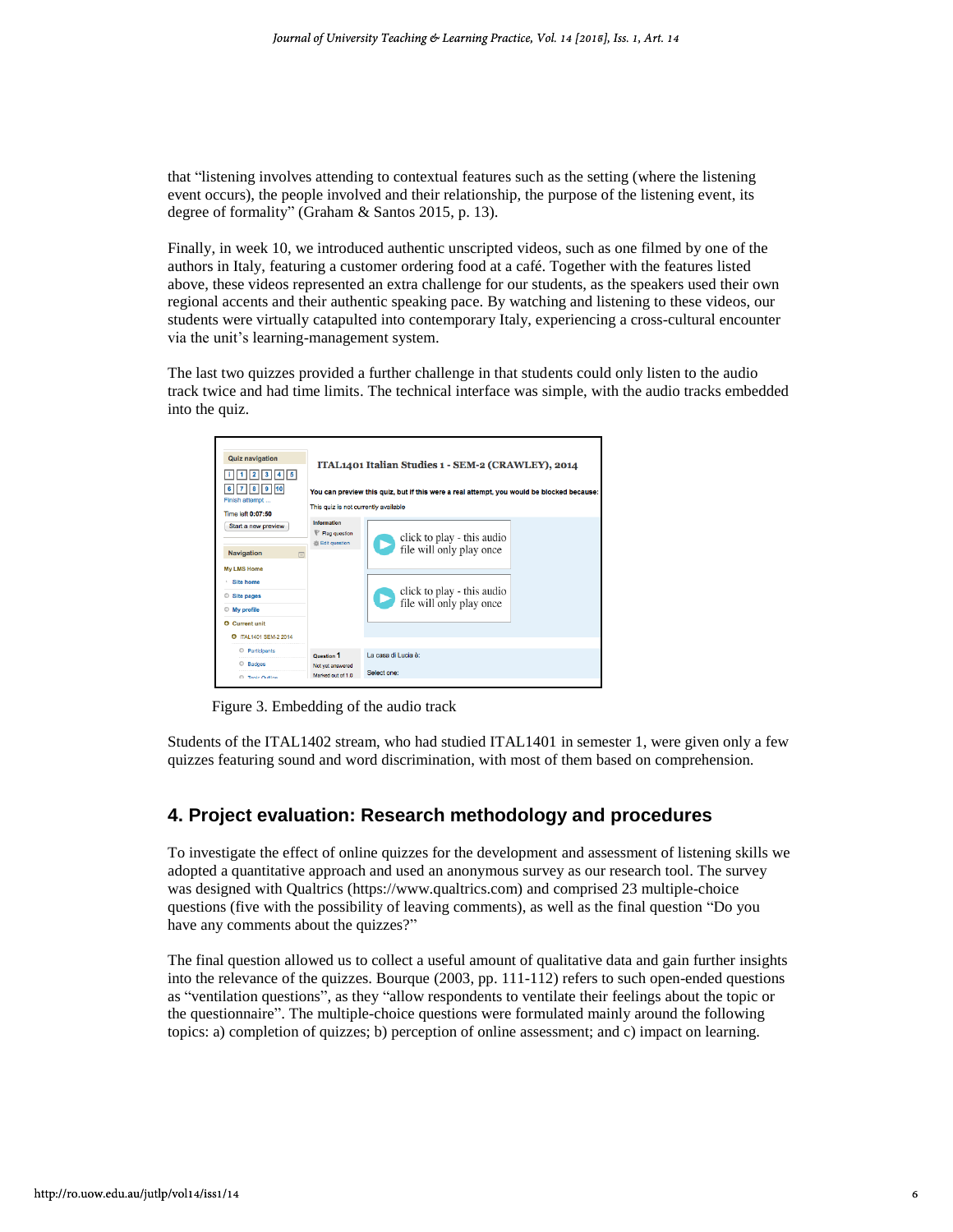Although research on the use of quizzes and other e-tivities in SLA indicate that quizzes typically have a good rate of completion (Baccari 2015; Edirisingha et al. 2007; Moyer 2006), we chose to investigate whether and how often students would access our materials, to be able to create crosstabulations with other variables. Most importantly, we wanted to verify how students found the listening texts and the quizzes in terms of content and progression, and whether they believed that the quizzes helped them with their listening skills and the general learning of Italian.

The survey was distributed at the end of the subject, in October 2014, via an email sent to all students from ITAL1401 and ITAL1402. The survey could only be taken once. Ninety surveys were submitted, corresponding to 45% of the total students. In addition, a total of 37 comments were elicited through the final survey question. A further 38 comments were added in some of the multiple-choice questions. Some of these comments are quoted in our discussion.

In the next section we consider the validity of the materials as perceived by the students. For each of the points below, no significant difference was identified between the groups from ITAL1401 and ITAL1402.

## **5. Results and discussion**

#### **5.1 Completion of quizzes**

#### *Quizzes for assessment*

 $\overline{a}$ 

Seventy percent of students who participated in this survey stated that they had completed all 10 quizzes, and 26% stated they had completed most of the quizzes. Only 4% of the sample completed half or fewer than half of the quizzes. When asked to choose the principal factor for *not* attempting at least one of the quizzes (Figure 4), the overwhelming majority of students (78%) put it down to forgetting. 7



Figure 4. Reasons for not completing the quizzes

<sup>&</sup>lt;sup>7</sup> One student suggested that students be given "more freedom in completing them; e.g. make five available at beginning of semester and then the rest after mid semester break, this would eliminate the problem of forgetting to submit each week". While this may be a valid solution for the issue of forgetting to submit quizzes, it does compromise the progressive nature of the quizzes, and therefore, their formative value.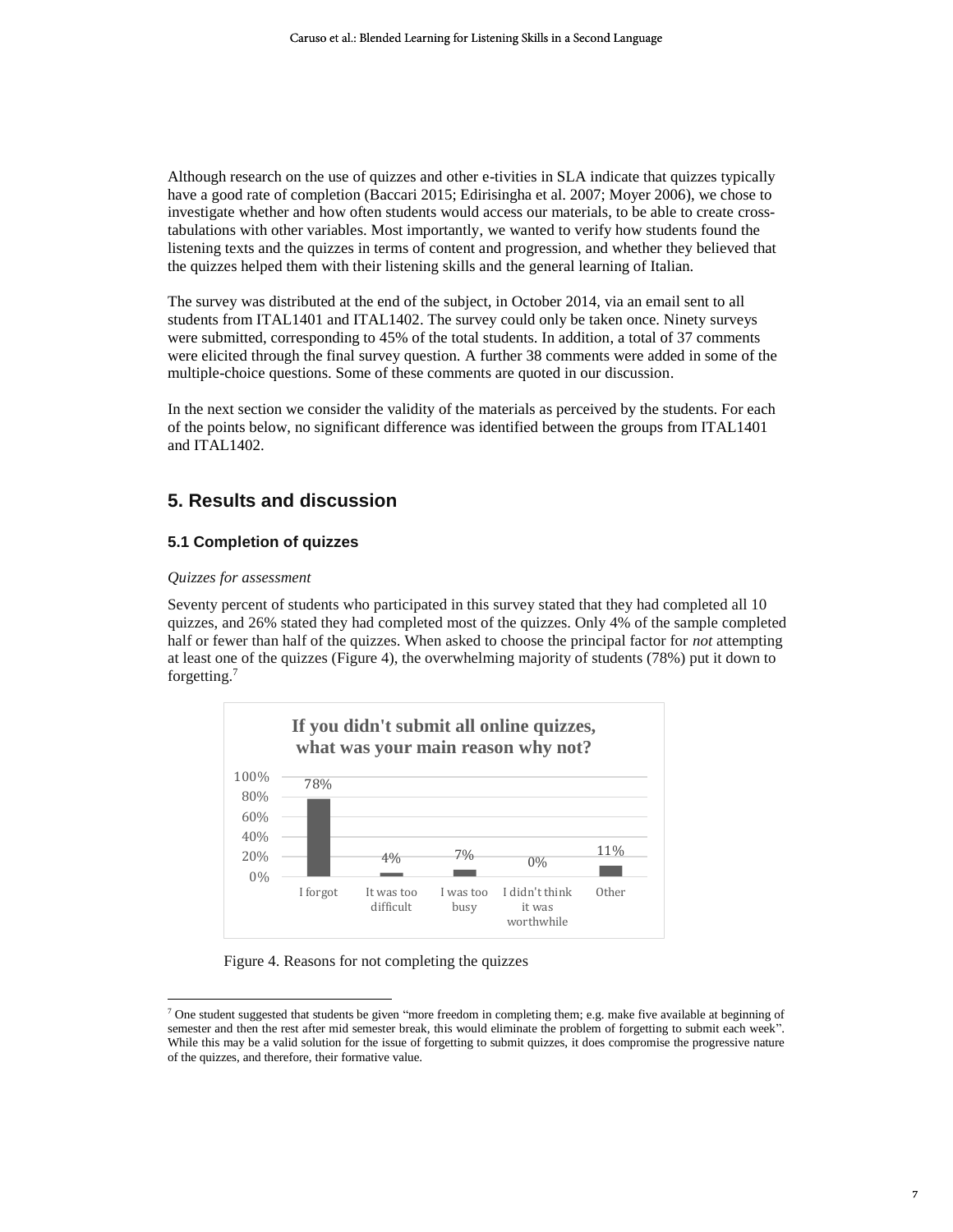Busyness (8%), the difficulty of the quizzes (4%) or some unspecified reason (11%) were among the other factors indicated by students. No student selected "it wasn't worthwhile".

A further positive statistic emerged from the number of times students attempted the quizzes and listened to the audio/visual materials. While 27% attempted the quizzes once, 67% took advantage of the possibility of attempting the quizzes two or more times, and 6% selected 'more than three times". Furthermore, when asked to indicate whether they had listened to the audio-visual material more than once, an overwhelming 93% answered "yes". Although students were not asked *why* they had listened to the audio/visual material more than once, this datum seems to affirm the formative value of the quizzes and students' willingness to spend more time to improve their listening skills and, of course, to better their marks. Additionally, students were asked whether they had used the audio-visual materials for any private study activities (e.g. dictation, further comprehension, vocabulary building). Forty-four percent selected "yes" (with the remaining selecting "no"), further supporting the formative value of these tasks.

#### *Quizzes not for assessment*

In keeping with a formative approach, students were also offered non-assessed quizzes that did not count towards their final mark. Almost 60% of the students had attempted one or more of these quizzes (Figure 5).



Figure 5. Completion of quizzes not for assessment

Students who attempted these non-assessed quizzes indicated via a different survey question that the principal reason for doing so was "to develop their listening skills" (66%). Students were also aware of the broader benefits for their Italian (20%), and a small percentage attempted these quizzes primarily for their enjoyment, selecting "because they are fun" (10%); 4% (two students) chose "other" and left comments. One student commented that they would use them in preparation for the final two quizzes, and the other that they would use them for general vocabulary learning in preparation for the written exam. It can be concluded that more than a few students availed themselves of these non-assessed quizzes and found them to be a useful tool for improving their listening competence. Overall, these findings confirm that our aim of offering students extensive L2 input to facilitate effective learning (Ellis 2005) was met.

#### **5.2 Student perception of the materials**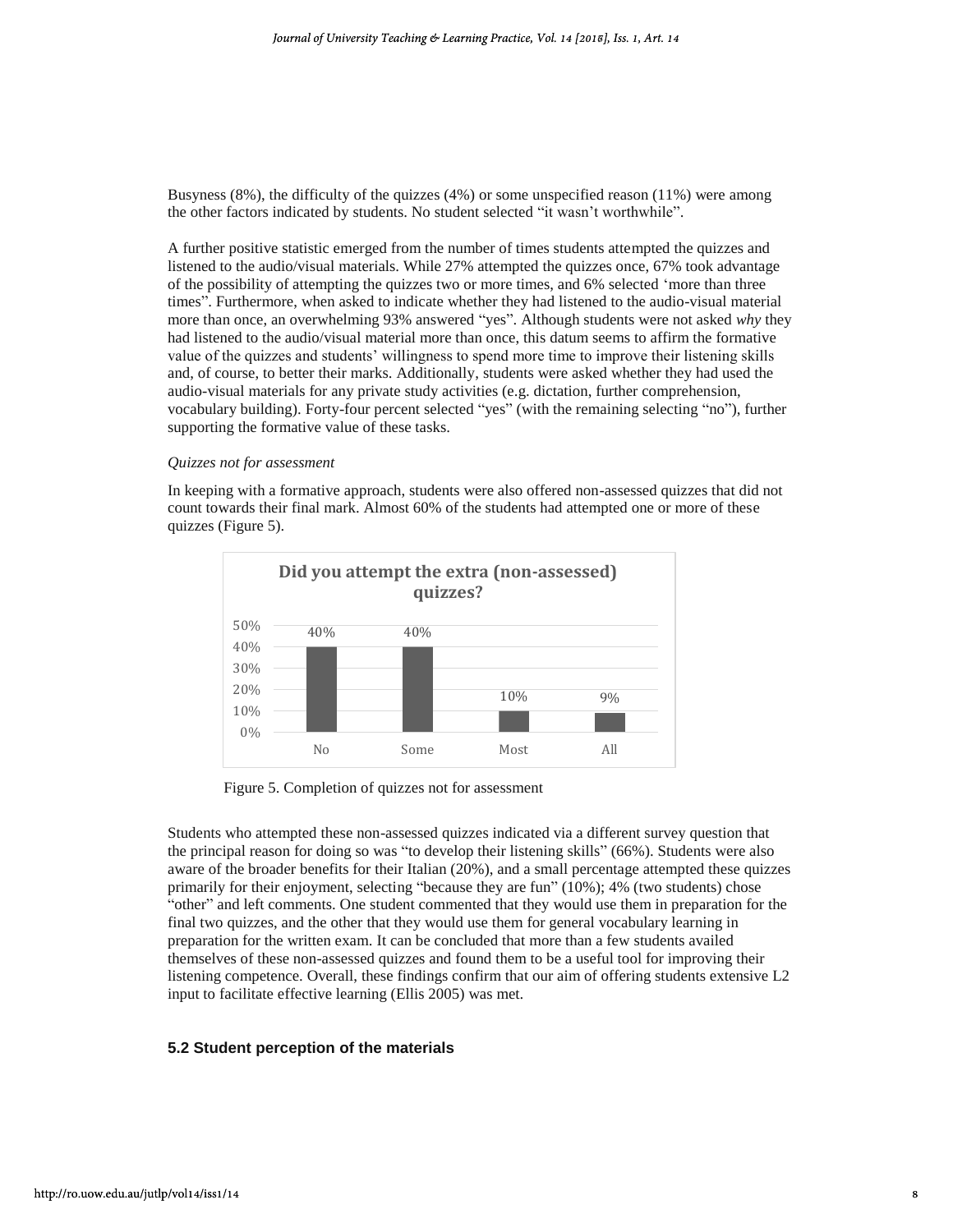#### *Student satisfaction*

In order to evaluate student satisfaction, students were asked to respond to the question: "Did you enjoy doing the quizzes?" Sixty-six percent of students replied "yes", and only 6% replied "no". Given that this was an assessment (and not a movie for personal enjoyment), this is a very positive outcome, particularly in light of the association between student enjoyment/motivation and learning success (Field 2012; Grabe 2009; Vandergrift 2005). We believe that the fact that the quizzes contributed only slightly (6%) to the student's final mark helped them cope with the anxiety often associated with listening, and to develop confidence and a positive attitude about listening (cf. Vandergrift 2007).

Furthermore, the survey revealed that most students (66%) favourably received the online platform for these quizzes, with only 18% preferring in-class assessment (Figure 6).



Figure 6. Online vs. in-class assessment

Students' perceptions about assessment have a significant influence on how students approach learning (Struyven et al. 2005), and these results confirm previous studies on the important place that computer-aided/online tasks have in the language class (Lee & Lee 2012; Van Patten et al. 2015). Those students who preferred the online platform were asked what they believed were the best aspects of online quizzes; the majority indicated that the possibility of listening to the quizzes when, where and as many times as they liked was the principal reason they preferred online quizzes, expressing an appreciation for autonomous learning.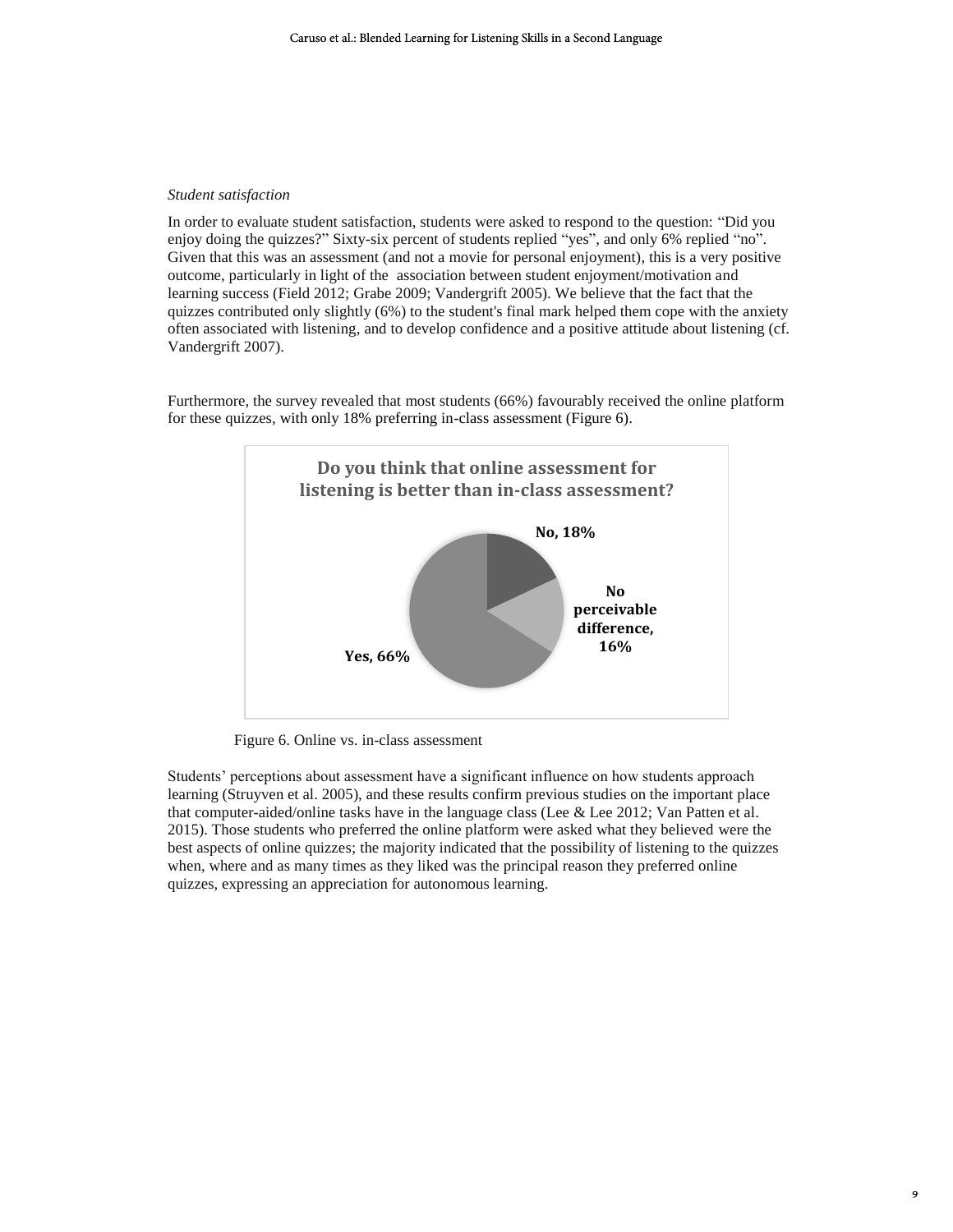

Figure 7. Students' perception of online quizzes

One student commented, "I like the fact that I was in control of playing the audio – in class there is always a chance of extraneous noise." This is a positive result if it is considered that "listening is perceived by many listeners in different contexts as the skills in which they have the least control" (Graham & Santos 2015, p. 17). Several students who selected "other" listed factors such as instant feedback, and decreased pressure, including the impression that these quizzes felt less "like a test but that you are just doing an activity" (student's comment). The latter point suggests that online listening can be effective in preventing the impact of anxiety on listening proficiency (Mills et al. 2006). This positive response to the online mode of delivery is certainly an important result supporting the efficacy and relevance of blended learning in the context of language learning and assessment.

Those students who replied negatively to the question "Do you think that online assessment for listening is better than in-class assessment?" were also asked to justify their choice (Figure 8).



Figure 8. Justifying preference for in-class assessment

Seven students selected forgetting to do the assessment, having trouble accessing the quizzes and the addition of another thing to do outside of class; however, it should be noted that nine chose "other", of whom seven elected to leave comments in response to this question. Of the relevant comments, three students mentioned that the quizzes were not as challenging given the number of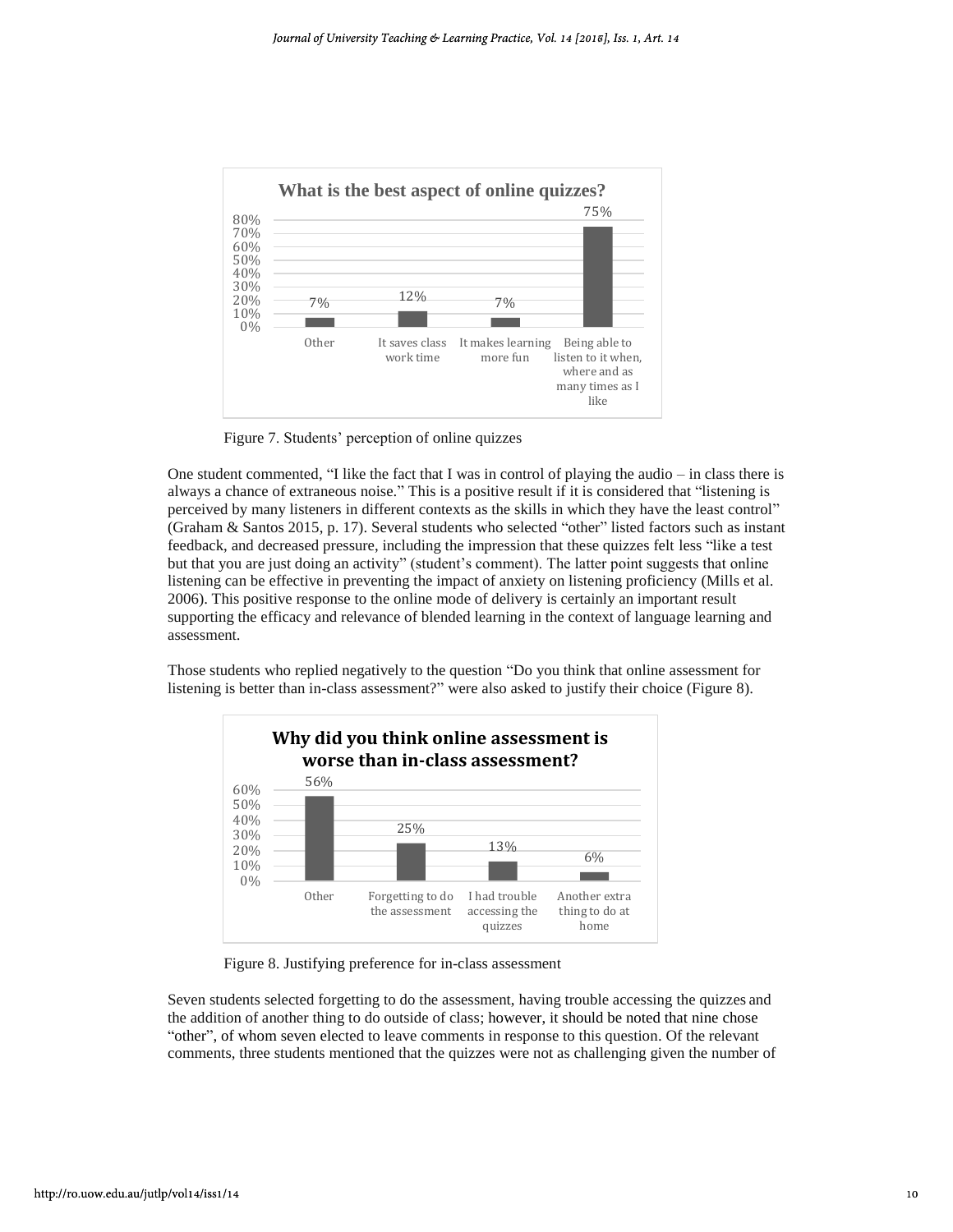attempts that were permitted; however, two of these went on to say that they were grateful they could get good marks for the quizzes as a consequence (cf. student perceptions on the level of difficulty below). One student simply stated that they were "not as effective'" without further explanation. Cross-tabulations reveal that five of the seven students who did not enjoy the quizzes also did not believe that the quizzes improved their listening skills, which further supports the correlation between motivation and proficiency (Vandergrift 2007; Graham & Santos 2015).

#### *The impact of technology*

Question 12 of the survey asked students if they had encountered technical difficulty with carrying out the quizzes. The largest majority (75%) answered negatively, with the remaining 22 students (25%) admitting to have had some issues (Figure 9).



Figure 9. Technical difficulties

All 22 students who did encounter technical problems elected to leave some comments. Several mentioned their trouble with buffering/loading issues whilst attempting the final two quizzes. This problem may be a result of the embedded audio player that was chosen for the final two quizzes. An alternative audio player for these final two quizzes may need to be considered to potentially avoid these buffering issues in the future. Educating students about the importance of a strong internet connection prior to starting accessing the online materials would also lower the number of technical problems.

To further investigate the effect of technology on the students' perceptions of the online activities, a correlation was drawn between the figures on technical issues and the perceived usefulness of the activities. This data (Figure 10) suggests that students' perceptions of the activities' usefulness was unrelated to whether the students had encountered technical problems. Given the small sample of answers, however (only 22 students encountered technical issues), final conclusions must be made with caution.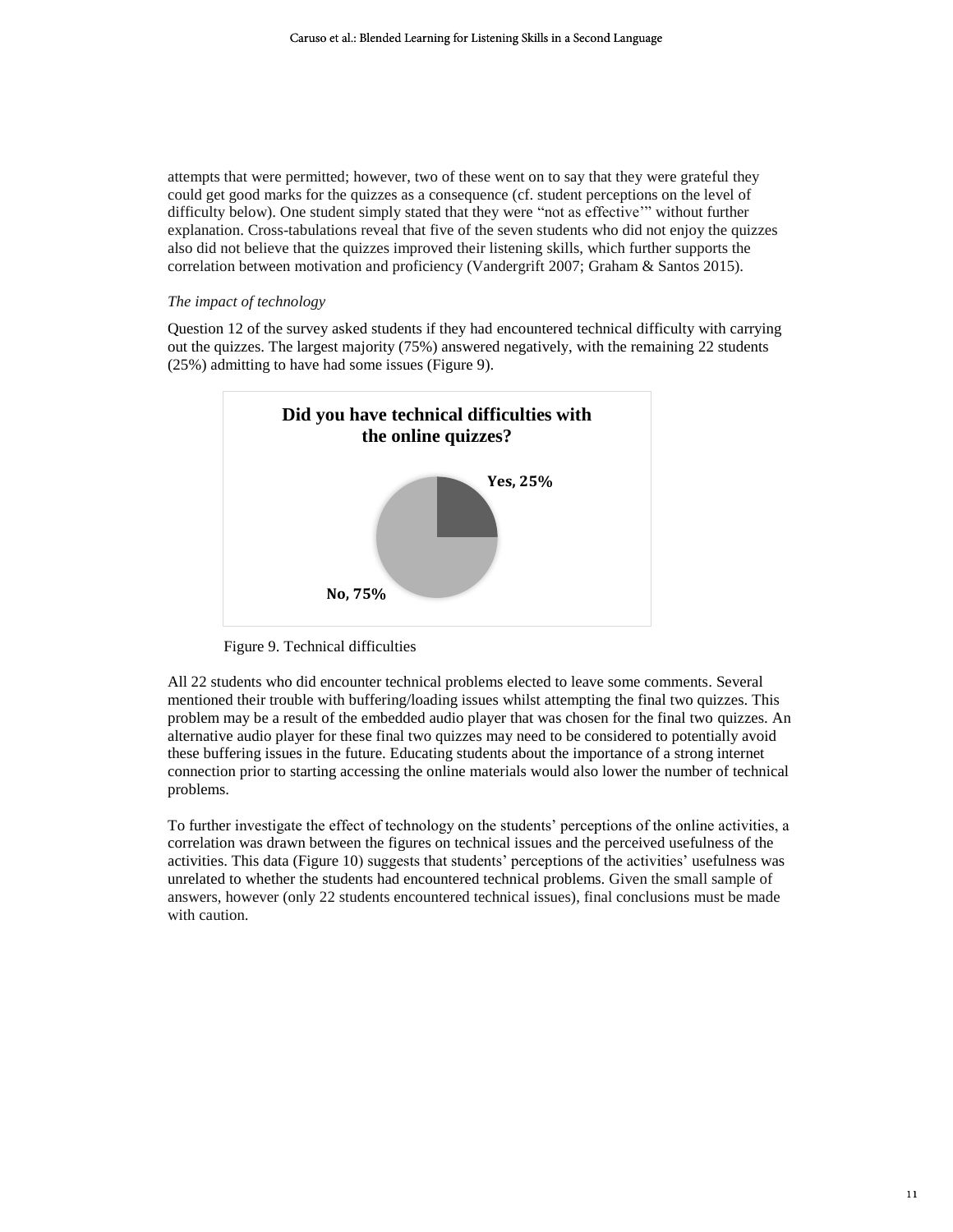

Figure 10. Technical difficulties and perceived usefulness of quizzes

#### *Student perceptions of the level of difficulty*

Contrary to those few comments left by students who indicated that the quizzes were not as challenging, when all students were asked to respond to the question, "How did you find the language used in the dialogues/videos?", most indicated it was challenging (47%) or right for the competence expected (44%). Only 6% of students stated that the quizzes were too easy, and on the other end of the spectrum only 4% stated that they were beyond their ability. These responses confirm that the level of difficulty of the carefully selected tracks was appropriate for the quizzes**.**  Furthermore, the large number of responses indicating that these quizzes were challenging suggests that students were provided with a tool that could help them to improve their listening skills. One student commented, "The quizzes were challenging…. I really enjoyed the level of the listening comprehensions because I felt like they pushed me a lot." This is in line with Absalom and Rizzi's (2008, p. 62) findings: "The continuous engagement with the listening tasks as opposed to the textbased task confirms our hypothesis that the former are psychologically taxing on students which leads to higher level of motivation." Several students who commented on the easiness of the quizzes referred not so much to the audio tracks as they did to the number of attempts they had been given. Although this was certainly not the view of the majority, a reduction in the number of attempts can be considered for future implementation, although care would have to be taken not to affect the formative value of the quizzes. Alternatively, other ways of grading the quizzes could be considered, such as basing the final mark on the averages of their attempts.

Most students were aware that the level of difficulty increased throughout the semester: 80% agreed that the quizzes were progressively more challenging, 16% did not notice any change in difficulty and only 4% thought they did not become more difficult. These data largely confirm the formative value of the quizzes. It is possible that some students may have considered that their ability to achieve similar marks remained the same throughout the semester, and perhaps on this basis they did not believe the quizzes were progressively more challenging.

As stated earlier, in preparing the quizzes, audiovisual materials were chosen and questions were formulated to reflect and reinforce topics covered in class, and the survey conducted for this study reveals that most students were aware of this: 71% stated that the quizzes were generally in line with the content covered in class, while 22% did not notice, and only 7% thought they were not.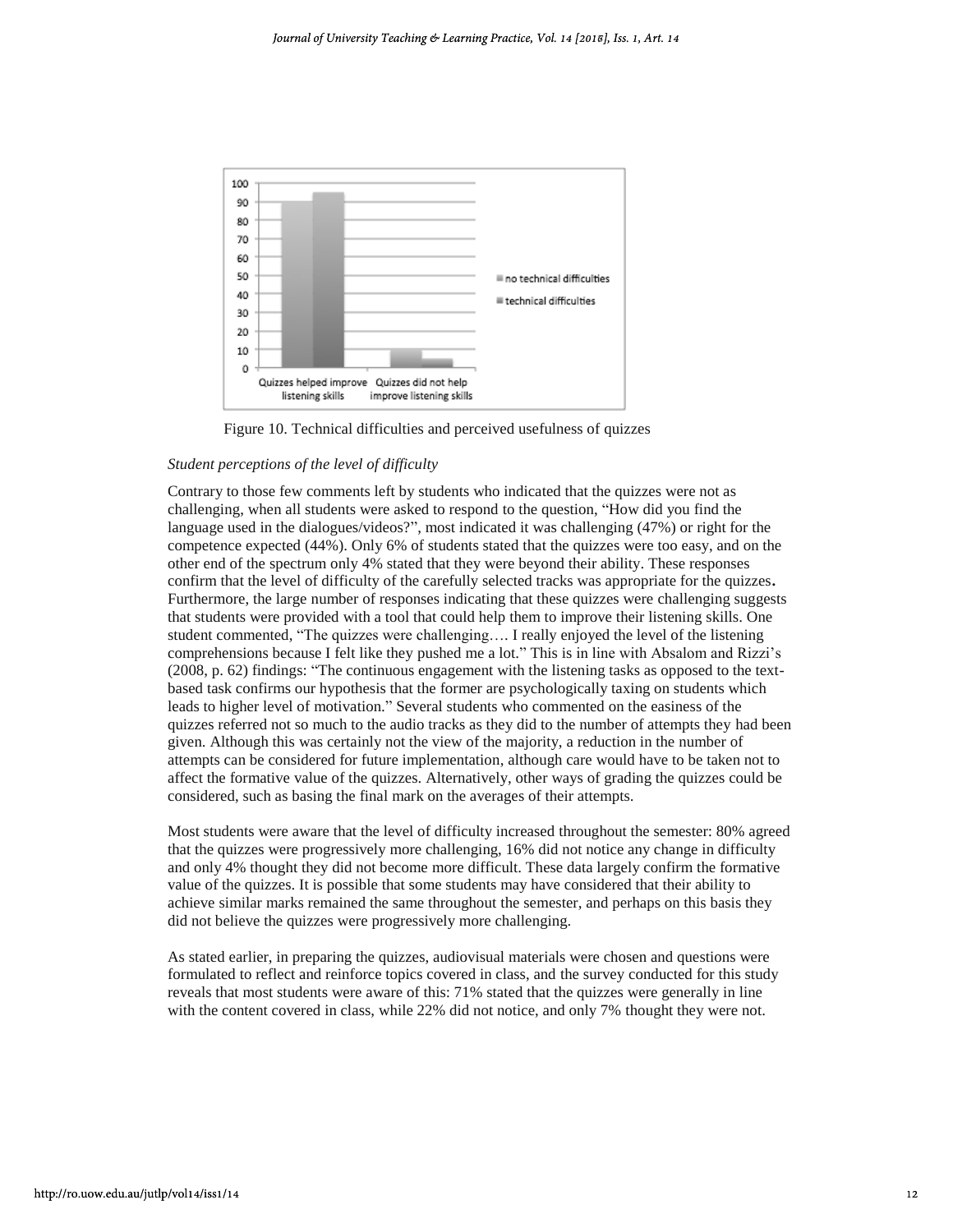#### *Implications for further integration of blended learning*

As stated above, students indicated that by and large they preferred an online, rather than in-class, platform for assessment. Student responses were also largely positive to the question "Would you have liked to see other skills (reading comprehension, vocabulary, grammar) assessed online?" Sixty-two percent of students answered positively, 26% were neutral and only 12% answered negatively, with one student commenting, "For something like listening, which I find challenging, I would rather do that in class with the assistance of a teacher." Furthermore, in response to another question asking whether the stuents would have liked to have additional non-assessed activities online, students generally showed interest: 22% selected "yes", and 44% indicated that they "would probably use them". Whilst 34% selected "no", this feedback does support a general interest in blended learning. The responses to both of these questions suggest, therefore, that students would welcome additional online activities. On this matter one student commented, "I think a wider range of quizzes would be better for overall learning of the language. Instead of just restricting online assessments to listening, should [sic] incorporate a wider range such as grammar, translation and reading comprehensions." This comment goes to the heart of the important question of how much work can be offered online versus what should be delivered in the classroom. Responses from this survey certainly suggest there is scope for a greater integration of online activities and assessment within these courses to meet students' preferences.

#### **5.3 Impact on learning**

#### *Listening skills*

The efficacy of these quizzes to develop listening was evaluated holistically by the question "Do you think that the activities helped you improve your listening skills?", to which 92% of students responded positively and 8% negatively.



Figure 11. The impact of quizzes on listening skills

While it is not possible to draw conclusions about the nature of the quizzes validity on the basis of this dichotomous survey item, these raw percentages reveal that students did find them useful. The students' comments are also mostly positive, with some displaying emotive language features ("definitely helpful", "I can understand my Nonna now", "incredibly useful", "very helpful". The negative comments point mainly to the students' difficulty in engaging with the use of bottom-up strategies. The following three comments illustrate this point: "I found some quite challenging and fast paced which made it difficult to distinguish between words"; "I found them a bit too hard to be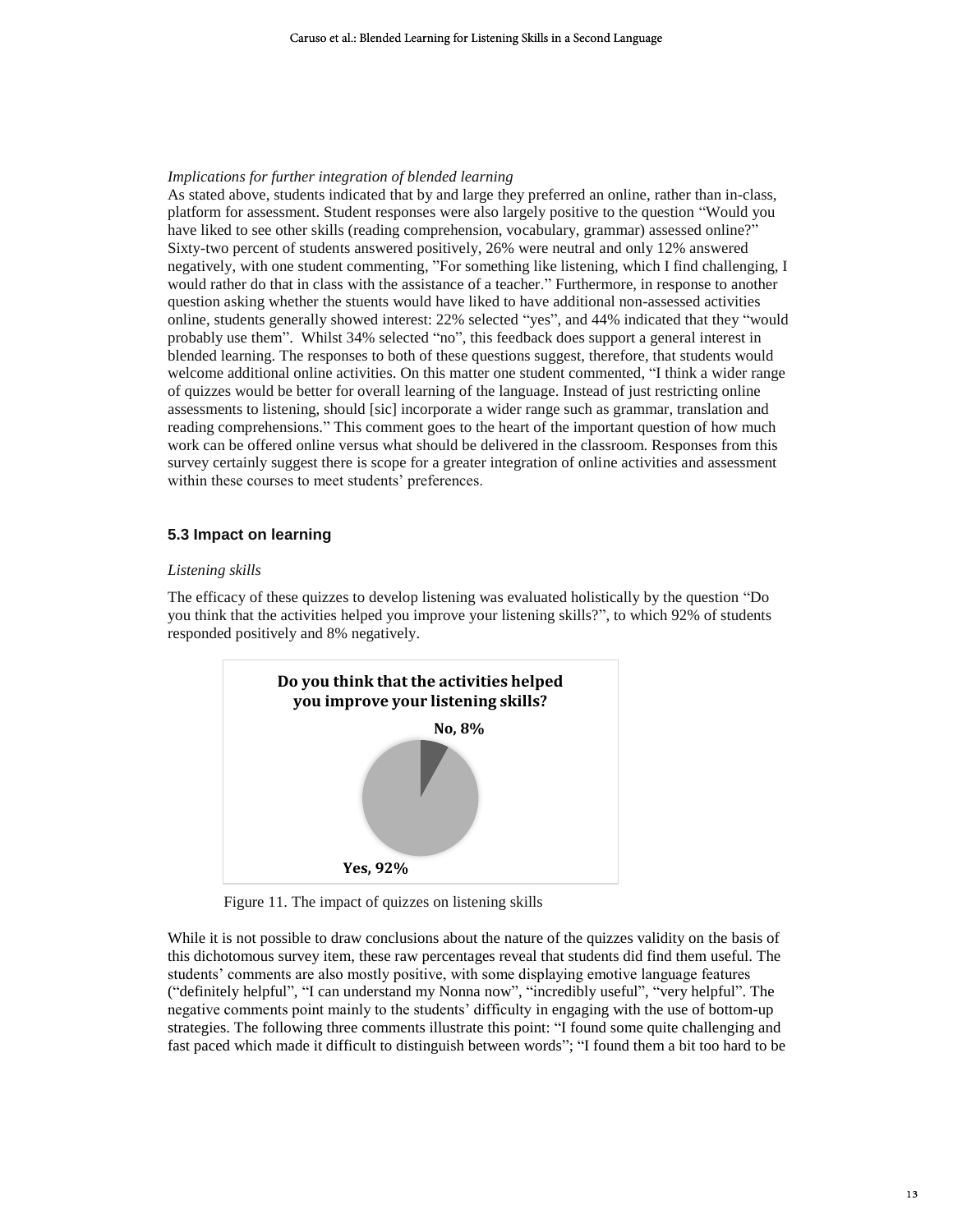able to learn anything from them. I think it was difficult to gain much from them due to this"; "One's [sic] with lengthy dialogues that you lose your spot in are kind of pointless because all you do is replay it again. I like to try and understand on the first listen."

Students were then asked to specify the areas in which they felt they had most improved as a result of attempting these quizzes. Table 2 reveals that students considered the quizzes to be most useful for learning to follow a conversation in Italian and the least useful for improving their accent.

|                | Answer                                                  |       | $\mathcal{D}$ | $\overline{\mathcal{E}}$ | 4     |       |
|----------------|---------------------------------------------------------|-------|---------------|--------------------------|-------|-------|
|                | Learning to<br>distinguish words                        | 38.9% | 40.0%         | 10.6%                    | 4.7%  | 5.9%  |
| $\overline{2}$ | Learning to focus<br>on the sounds                      | 10.6% | 25.9%         | 27.1%                    | 27.1% | 9.4%  |
| 3              | Learning new<br>words                                   | 4.7%  | 7.1%          | 36.5%                    | 30.6% | 21.2% |
| $\overline{4}$ | Improving my<br>accent                                  | 3.5%  | 7.1%          | 4.7%                     | 30.6% | 54.1% |
| $\overline{5}$ | Being able to<br>follow a<br>conversation in<br>Italian | 42.4% | 20.0%         | 21.2%                    | 7.1%  | 9.4%  |

Table 2. Impact of quizzes on specific listening skills

They indicated that the listening quizzes did help their sound and word discrimination ("learning to distinguish words" was selected as the second-most improved skill); one comment highlighted the usefulness of the quizzes in bottom-up aspects: "...it certainly helped to tune my ear in". However, from these findings it can be concluded that students could see that listening comprehension implies being able to do more than distinguish words and recognise sounds, and far from being a mere tool for assessing listening skills, the quizzes helped them to improve their listening skills, as well as to progress in other areas of learning.

#### *Listening quizzes as opposed to other input sources*

Students were asked to select, from a list of items, which one they thought was the most helpful for improving their listening skills (Table 3).

|                | Answer                                                                           |       |       |       |       |
|----------------|----------------------------------------------------------------------------------|-------|-------|-------|-------|
|                | Exposure to your language tutors                                                 | 57.6% | 20%   | 11.8% | 10.6% |
|                | Online listening quizzes                                                         | 27.1% | 38.8% | 25.9% | 8.2%  |
| $\overline{3}$ | My own personal listening to<br>Italian/exposure to Italians<br>outside of class | 8.2%  | 14.1% | 23.5% | 54.1% |
|                | Indirectly through understanding<br>the grammar/vocabulary better                | 10.6% | 25.9% | 38.8% | 24.8% |

Table 3. Relevance of factors/tools for improving listening skills

The responses to this question indicate that exposure to language tutors and the online listening quizzes proved to be the most effective tools for teaching to listen. One student commented that the listening quizzes were useful in that they provided "an opportunity to listen to different native speakers aside from our own tutors". Unsurprisingly, more than half of the students indicated that their own personal exposure was the least effective source for learning to listen. We cannot ascertain whether this was due to the lack of exposure or the inability to learn from other sources.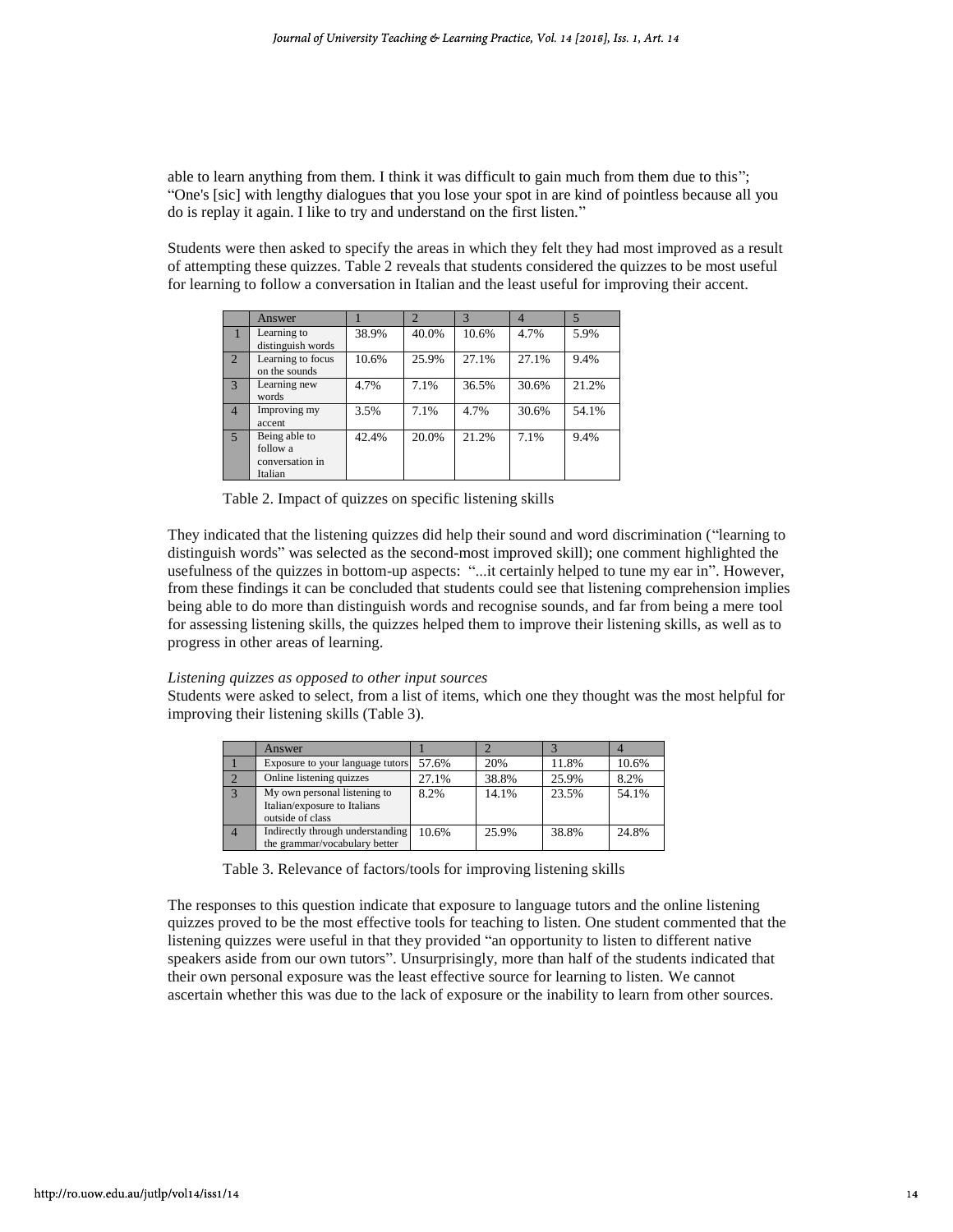#### *Impact of listening quizzes on students' overall learning*

In addition to evaluating the efficacy of the language quizzes for teaching how to listen, students were asked to indicate whether the listening quizzes had helped them improve their overall learning of Italian. Thirty-three percent responded, "yes, considerably", 61% "yes, somewhat" and 6% "no". Upon further investigation it was revealed that most of those who selected "no" also indicated that the quizzes did not help them improve their listening skills and that they did not enjoy the quizzes (indicating either "no" or "neutral" in all cases). Overall, these results therefore suggest that not only do students perceive these quizzes as effective in teaching to listen, but they also perceive them as helpful for their overall learning of Italian. Absalom and Rizzi (2008, p. 60), in their study on the comparison between the effects of online listening and online text-based tasks, concluded that "online listening tasks strongly promote an integrative and deep approach to learning". Our study shows that students recognised the value of the quizzes in facilitating second-language learning as a whole, making students' learning, in the words of Vandergrift and Goh (2012, p. 89),"'more transferable to new situations".

Due to the anonymous nature of the responses elicited via the survey, it was not possible to correlate the students' perceptions of the usefulness of the quizzes with a measure of success based on their course results. However, to verify if LC practice would lead to successful overall performance, we conducted some complementary analysis and matched the students' results in the 10 listening quizzes against their results in the final written exam. We tested this hypothesis with the ITAL1401 cohort (116 students; two students did not sit their final exam and were excluded from the count). The two-hour written exam included a variety of tasks such as cloze-tests, reading comprehension and semi-guided writing.

Figure 12 shows the distribution of the students who achieved a high distinction (HD) average in the 10 LC tasks matched against their mark in the final exam.



Figure 12. Exam results and listening comprehension marks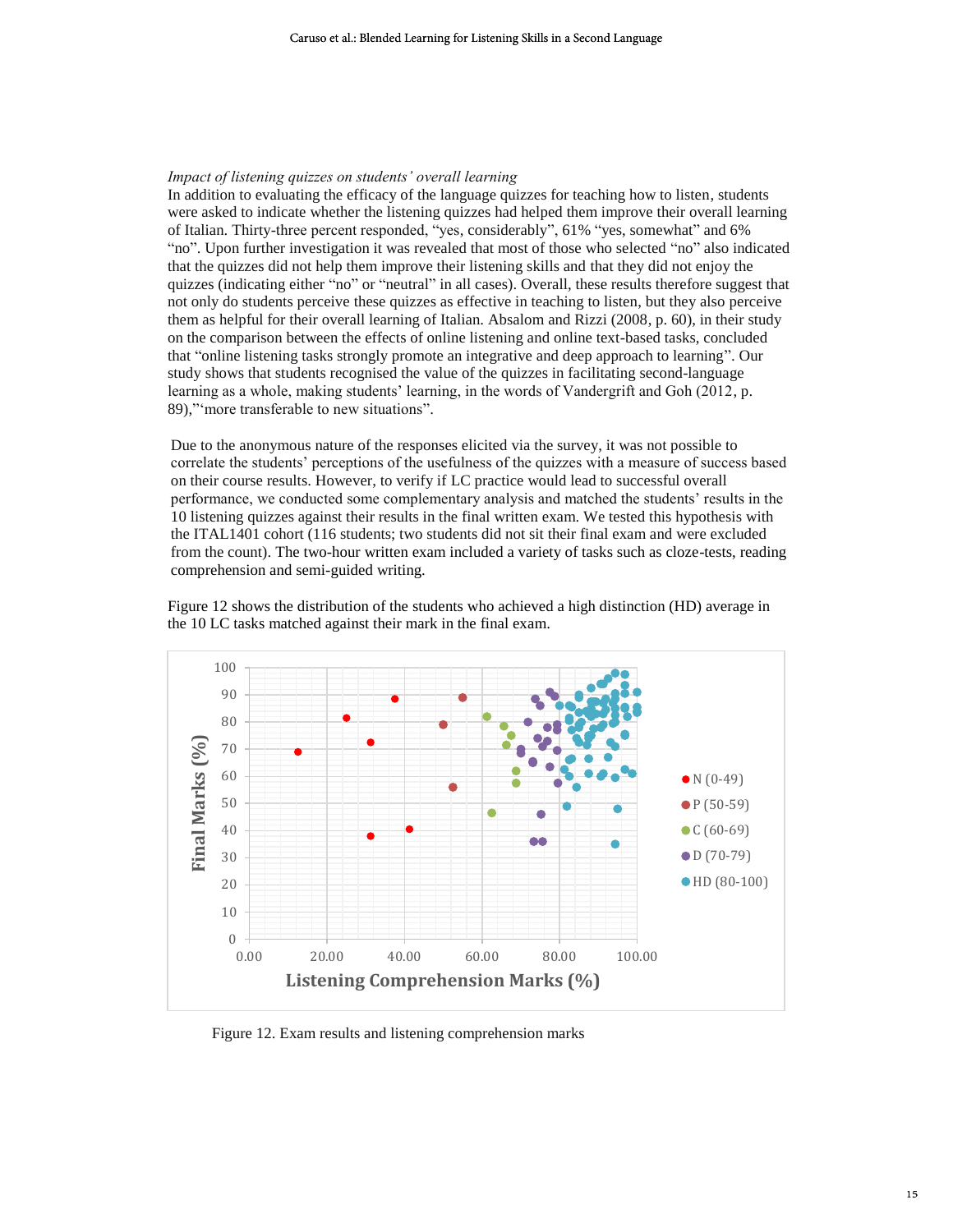Students with an HD in the listening tasks are concentrated in the band of those who achieved an HD for the exam. In fact, the analysis indicates that most of these students also achieved an HD in the final exam. Out of the 78 students who have achieved an HD in the listening comprehension, 55%, or 43 students, scored n HD in their final exam.<sup>8</sup>

To further analyse the correlation between the data, the differences between the two assessment tasks were taken, and a histogram was plotted (Figure 13). The histogram shows that almost 50% of the students in the cohort display a small difference between their LC mark and their final exam mark. In other words, students generally maintained their grades between the two assessments. For example, if a student achieved a D score in their LC, the chances of them maintaining the same grade for their final exam was about 50%. Hence, from the two analyses presented here based on marks, there is a certain correlation between the students' LC skills and their overall language proficiency, as assessed in the final exam.



Figure 13. Differences between students' final exam mark and their average mark for the quizzes

It must be considered, however, that other factors would have contributed to the students' exam mark (e.g. general motivation, aptitude, regular grammar and vocabulary practice, study, use of learning strategies, etc.). In addition, it is unclear whether those students who displayed positive attitudes towards the online listening and declared that the listening materials were useful are the same students who achieved the highest marks in the exam. However, this complementary analysis provides another perspective on the understanding that systematic listening practice and progress are linked.

## **6. Conclusions**

The outcome of this empirical study pertaining to students' perceptions of the online assessment materials is overall very positive, and this is further supported by the students' comments. Although our findings are based on self-report data rather than measures of successful performance, they

<sup>&</sup>lt;sup>8</sup> While it is true that students had unlimited attempts for the quizzes, with the risk that they would not necessarily listen to the audio text every time they attempted the quiz, 93% of the students declared in the survey that they listened to the audio files more than once (cf. 5.1 above).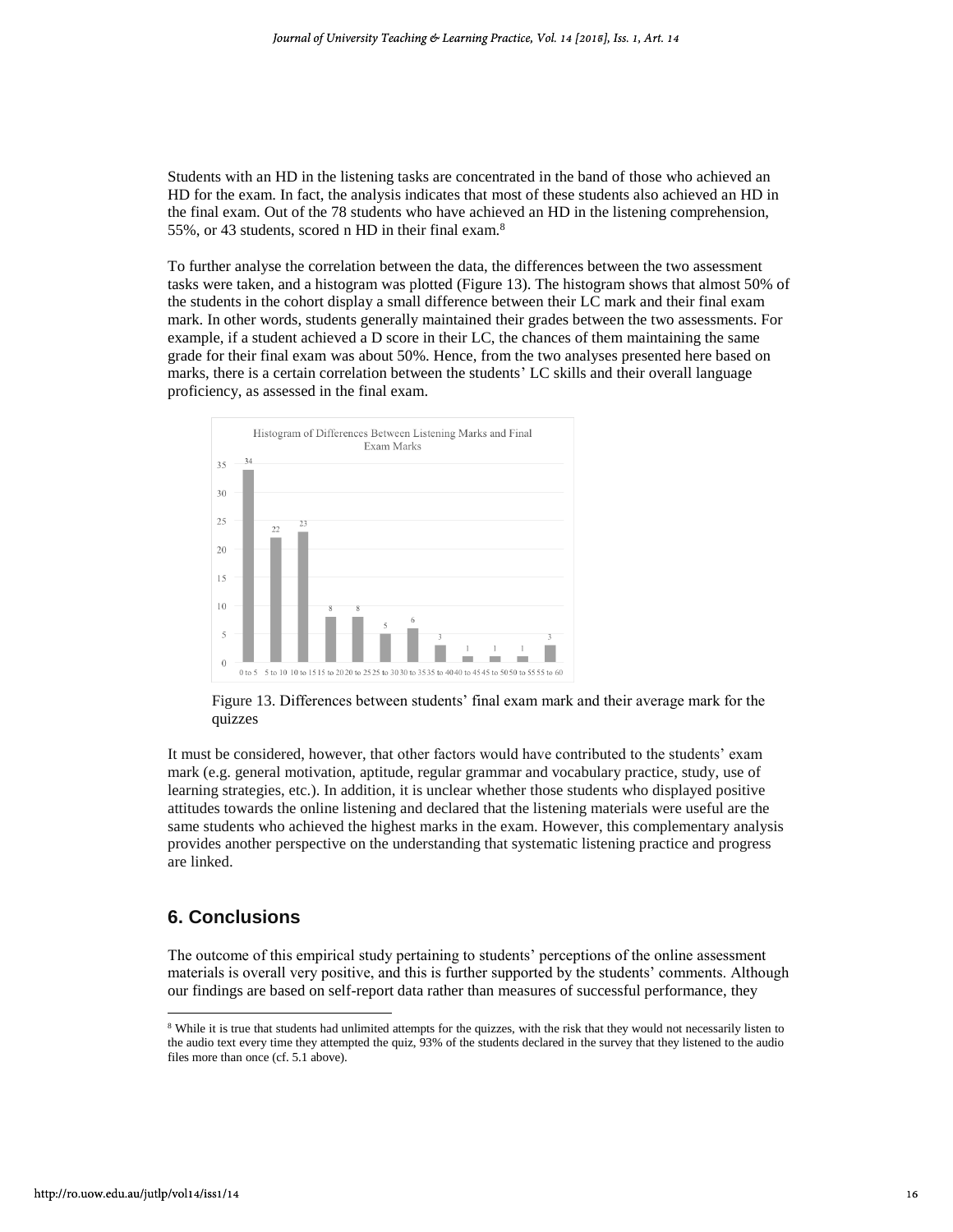contribute to our understanding of effective listening pedagogy, and support the systematic incorporation of online listening tasks in the curriculum. From the teachers' perspective, the listening quizzes improved the courses significantly and will be implemented in the future. They freed up valuable time for in-class work, provided effective tools for the assessment of listening skills and promoted learning motivation. Students seem to have appreciated the flexibility offered by the online environment and the effectiveness of the quizzes in developing their listening skills as well as their overall language proficiency.

The integration of the quizzes was successful in terms of completion and engagement with the task, with 97% of the students completing between half to all of the quizzes. Ninety-three percent declared that they listened to the audio tracks more than once, and the majority also took the quizzes that did not count towards their final mark. The task was enjoyed by the majority (67%) of the students, and 66% expressed a preference for online assessment versus in-class assessment, in spite of the technical difficulties that some encountered. Most importantly, the vast majority (92%) answered that the quizzes helped them improve their listening skills, and 94% said the quizzes helped them with their overall learning of Italian.

The blended learning experience offered to the students was successful due to a combination of factors. The delivery mode of the materials meant that students had access to the listening tasks in a flexible way, which maximised their opportunity for learning, as they could listen and listen again as often as they liked. Effective listening requires much listening practice and students were provided with a considerable amount of systematic work both online and in class. This gave them plenty of opportunity to put into practice bottom-up and top-down listening strategies, such as selective attention, activating prior knowledge to predict what they might hear and verifying. In addition, the online tasks proved to be enjoyable, which increased their motivation to learn and gave them higher confidence in persisting with the progressively more challenging tasks. We believe the online delivery instructed our students in self-efficacy and in having a sense of control over the listening process, which is fundamental for effective listening. The implications of this investigation are clear: listening practice and assessment can effectively be moved out of the classroom and into the digital space, provided it is grounded in sound pedagogical choices. In this sense, our work validates blended learning, and supports it not only as a mode of presenting the materials, but also as an effective way of assessing the students, within a holistic design of the learning experience that is aimed at progress and is student-centred.

Further research on blended LC learning should consider how the use of authentic audio and video materials linked to online listening quizzes can also instil social and intercultural understanding in the learners; this area has not yet been fully explored.

Suggestions for future improvements in the implementation of blended learning for listening via quizzes include: 1) gradually reduce the number of quiz attempts from unlimited to a set number, to discourage students from reattempting the quiz without listening to the audio track; 2) provide students with a transcript of the audio text, after a given number of quizzes have been submitted, for further verification and study of the input; this emerged from a student's comment and from inclass discussion, which reflects their need to develop word-recognitions skills and awareness of the relationship between word and meaning; and 3) further expand the component of explicit instruction on LC strategies in the classroom context to further support blended learning.

#### **Bibliography**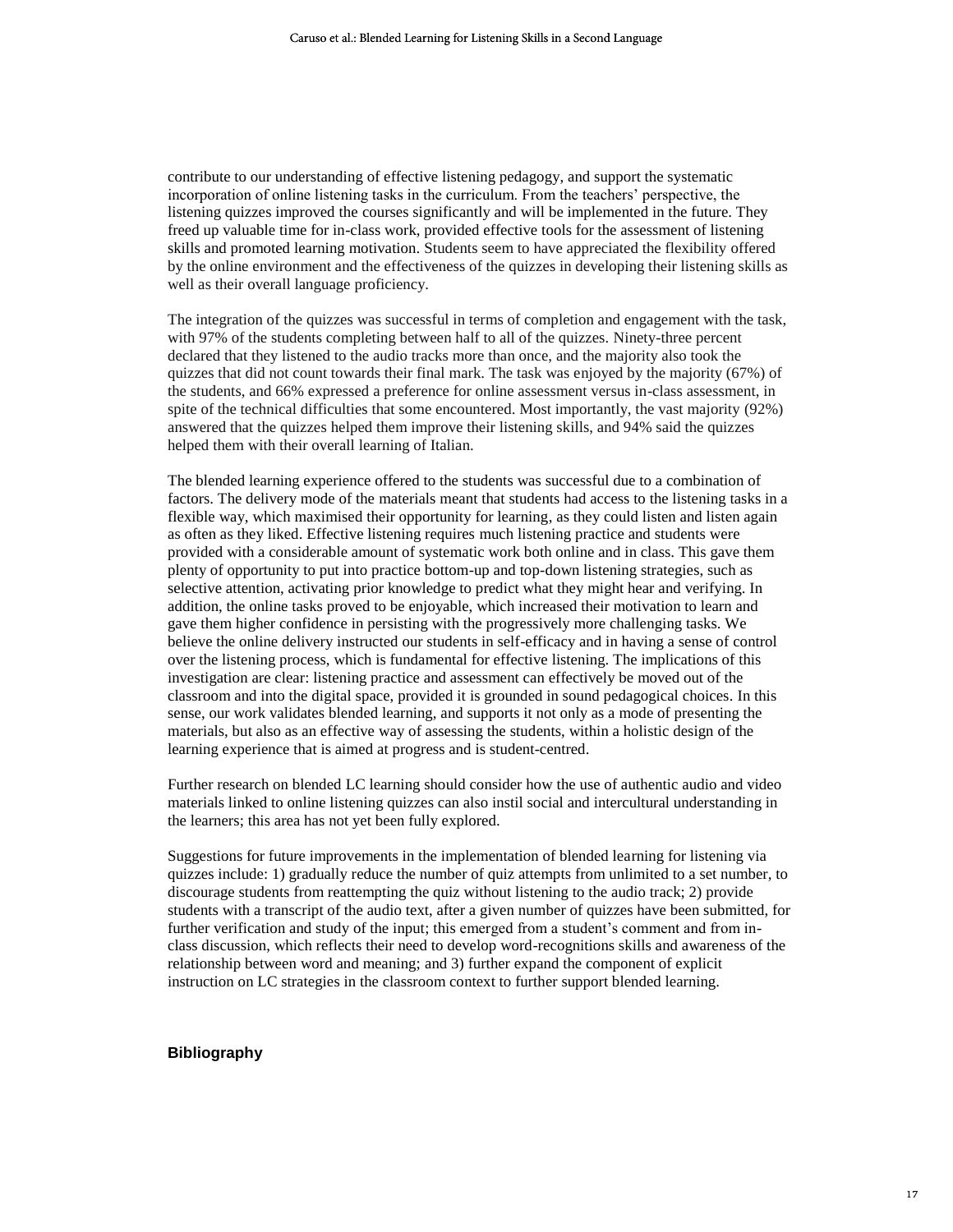- Absalom, M, & Rizzi, A 2008. Comparing the outcomes of online listening versus online text-based tasks in university level Italian L2 study. *ReCALL*, 20(1), pp.55-66.
- Baccari, R 2015. I corsi ibridi di italiano L2: Lezioni in presenza e piattaforme multimediali come strumenti di co-costruzione della conoscenza. *Italiano LinguaDue*, vol.1, pp. 184-210.
- Bourque, L 2003. *How to Conduct Self-Administered and Mail Surveys.* SAGE Publications, Inc., Thousand Oaks, CA.
- Brown, J & Caruso M 2016. Access Granted: Modern Languages and Issues of Accessibility at University. A case study from Australia. *Language Learning in Higher Education*, 6(2), pp.453-471.
- Caruso, M & Brown J 2015. Broadening units to broadened horizons: The impact of New Courses 2012 on enrolments in Italian at the University of Western Australia. *Babel* 50: 1, pp. 24-37.
- Edirisingha, P, Salmon, G & Fothergill, J C 2007. Profcasting: A pilot study and guidelines for integrating podcasts in a blended learning environment. *Beyond Distance Research Alliance*, University of Leicester Pre-publication version, Leicester.
- Ellis, R 2011. *The Study of Second Language Acquisition* (2nd ed.). Oxford Applied Linguistics, Oxford.
- Field, J 2008. *Listening in the language classroom.* Cambridge University Press, Cambridge.
- Field J 2012. Listening instruction. In Burns, A & Richards, J (eds.), *Cambridge guide to pedagogy and practice in second language teaching*, Cambridge University Press, Cambridge, pp.207- 217.
- Fish, H 1981. Graded activities and authentic materials for listening comprehension. *The teaching of listening comprehension ELT Documents Special: Papers presented at the Goethe Institut Colloquium Paris 1979*. British Council, London, pp.107-115.
- Flowerdew, J & Miller, L 2005. *Second Language Listening: theory and practice.* Cambridge University Press, New York.
- Forgacs, D, Puntil, D & Tamponi, A R 2005. Cinema e televisione nella didattica. In Lepschy, A L & Tamponi, A R (eds.), *Prospettive sull'Italiano come Lingua Straniera.* Guerra edizioni, Perugia.
- Grabe, W 2009. *Reading in a Second Language: Moving from Theory to Practice.* Cambridge University Press, New York.
- Gadd, A 2016. Minimising Same Error Repetition and Maximising Progress in SLA: an integrated approach. *IAFOR Journal of Language Learning*. 2(1), pp.33-47.
- Green, A 2013. *Exploring Language Assessment and Testing Language in Action.* Taylor and Francis, Hoboken.
- Graham, S & Santos, D 2015. *Strategies for Second Language Listening Current Scenarios and Improved Pedagogy.* Palgrave Macmillan, London.
- Hoven, D 1999. A Model for Listening and Viewing Comprehension in Multimedia Environments *Language Learning & Technology*, 3(1), pp.88-103.
- Krashen, S 1981. *Second Language Acquisition and Second Language Learning.* Pergamon Press, Oxford, New York.
- Krashen, S 2013. *Second language acquisition Theories, Applications and some Conjectures*. Cambridge University Press, Cambridge.
- Lee, J & Lee, C H 2012. Students' Perspectives and the Effectiveness of Blended Learning in L2 Listening at University Level. *Multimedia Assisted Language Learning*, 151, pp.59-89.

Lieske, C 2007. Teaching Effective Second Language Listening In 島根大学外国語教育センター ジャーナル *Journal of the Center for Foreign Language Education*, Shimane University, 2, pp.39-51.